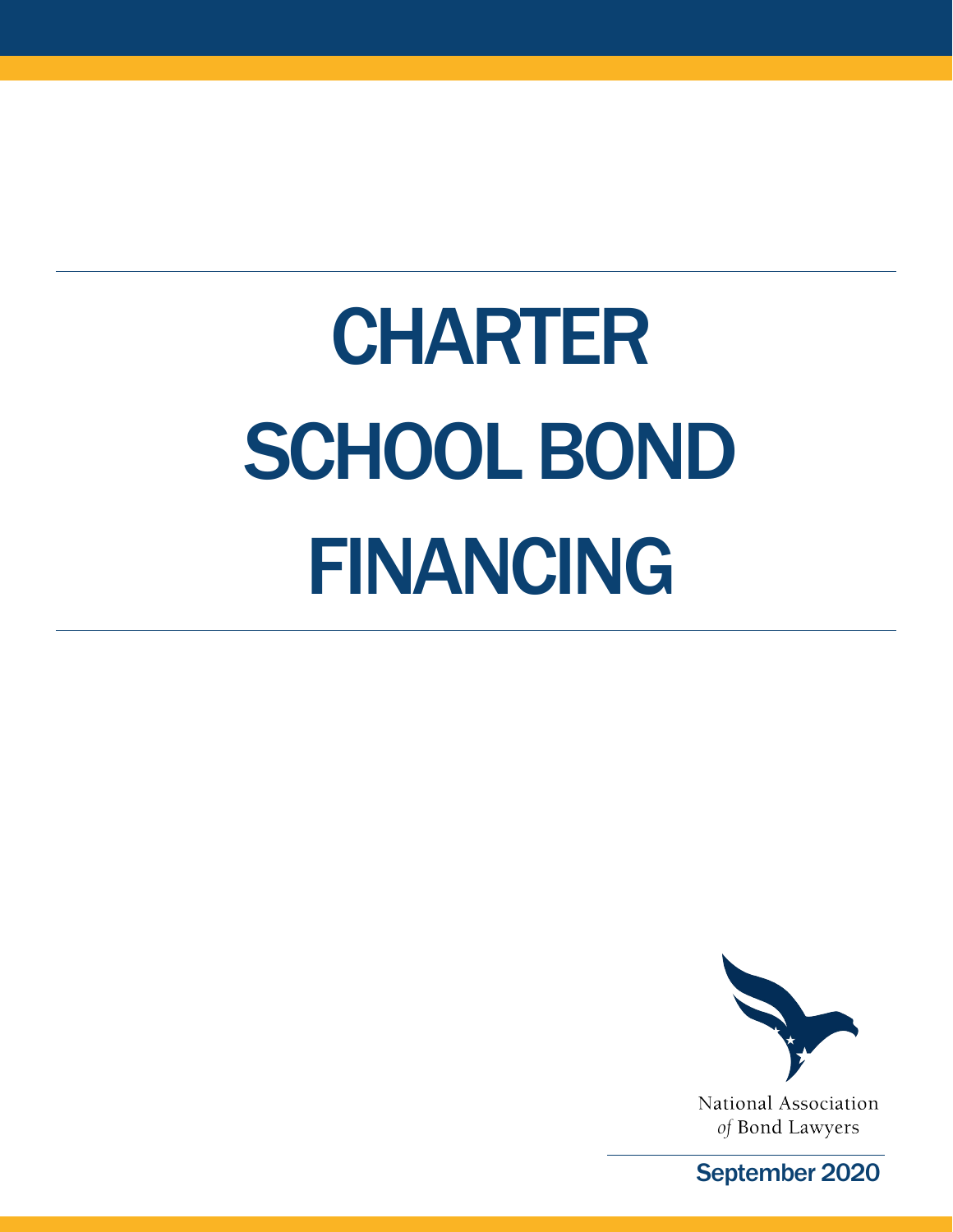### **NOTICE**

The following is provided to further legal education and research and is not intended to provide legal advice or counsel as to any particular situation. The National Association of Bond Lawyers takes no responsibility for the completeness or accuracy of this material. You are encouraged to conduct independent research of original sources of authority. If you discover any errors or omissions, please direct those and any other comments to the President of NABL.



National Association of Bond Lawyers

National Association of Bond Lawyers 601 Thirteenth Street, NW, Suite 800 South, Washington, D.C. 20005-3875 Phone (202) 503-3300

Copyright © 2020 National Association of Bond Lawyers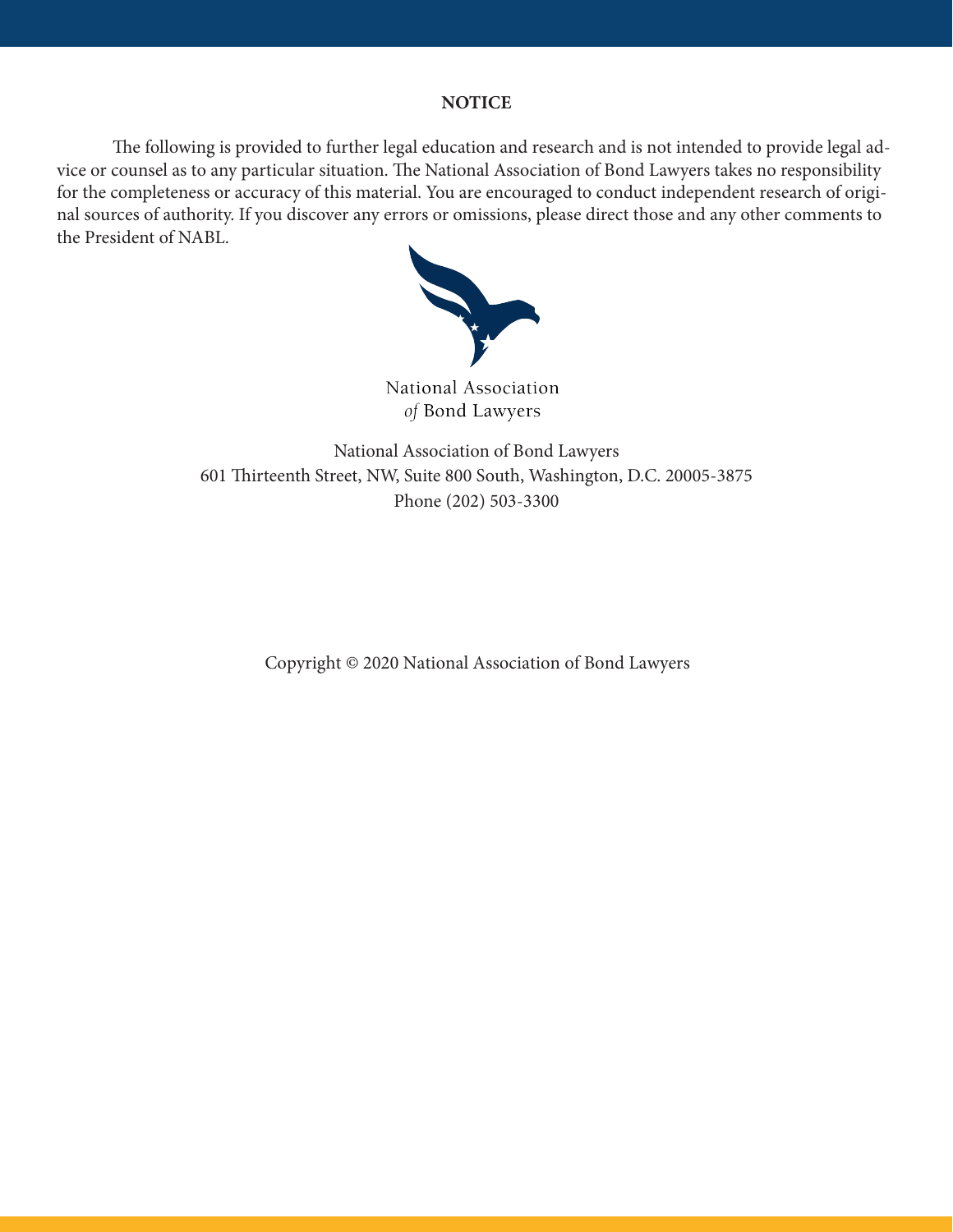### **CHARTER SCHOOL BOND FINANCINGS**

Financings of charter school facilities through the issuance of municipal debt obligations (hereinafter, "bonds") have become increasingly prevalent since the first charter school financings were completed in the late 1980s, and such financings continue to be utilized as more jurisdictions adopt legislation authorizing the creation of and financial support for charter schools. Charter school financings raise many unique issues under local, state and federal law. This paper identifies many of the more common issues as they pertain to same.

### **State Law Issues and Considerations**

Charter schools are established under the law of the jurisdiction in which they are created. For a charter school to exist in a state (or the District of Columbia) (each hereinafter, a "State"), charter schools must be authorized by the laws of the State in which the school is proposed to be, or already is, located (the "State Charter School Laws"). As of the date of this paper, forty-six (46) States<sup>1</sup> have adopted State Charter School Laws. State Charter School Laws impact the corporate organization of charter schools and their governance structures. The first step in a charter school financing is understanding the specific State Charter School Laws, or lack thereof, for the proposed financing. Additionally, certain State Charter School Laws may apply to non-charter public schools but not to charter schools and *vice versa*. Depending on the State Charter School Laws and the type of charter school, some charter schools are authorized at the State level (such as by a charter school board or the state department of education/schools) or the local level (such as by municipalities, school districts, or community colleges). Various State-specific issues impacting charter school financings are discussed below.

*Governmental and 501(c)(3) Status*. The following must be evaluated in determining whether a tax-exempt financing or taxable financing must be used: laws of a particular State; corporate or governmental status and powers of a charter school authorizer (an "Authorizer"); corporate or governmental status and powers of the charter school; and structural aspects of the desired financing. Depending upon the characterization of a charter school under the applicable State Charter School Laws, charter schools are organized either as governmental entities, nonprofit corporations, or for-profit corporations. If a charter school does not have a clear legal status under the laws of a particular State, sometimes an affiliated  $501(c)(3)$  entity, such as a supporting foundation, can take the place of the charter school as the qualified borrower/obligor and lease the facility to the charter school. Such borrower/obligor, whether it be the charter school or another supporting entity is sometimes hereinafter referred to as the "Obligor."

*Funding.* Although it varies by State, most charter schools receive both federal funding and funding from the State in which they were created, and, in some States, local funding<sup>2</sup>. Most State and local funding consists of periodic payments to the school based upon enrollment in the charter school, typically as described in a charter contract between the school and an Authorizer. These periodic payments may be adjusted during the school year to account for actual enrollment. Some States provide different levels of funding for different levels of education and may also have different levels of funding for special contracts or areas of focus for the school, like deaf or blind specialties, special education, online or small or rural schools. These payments from the State and local funds generally are considered public funds (similar to funds received by school districts)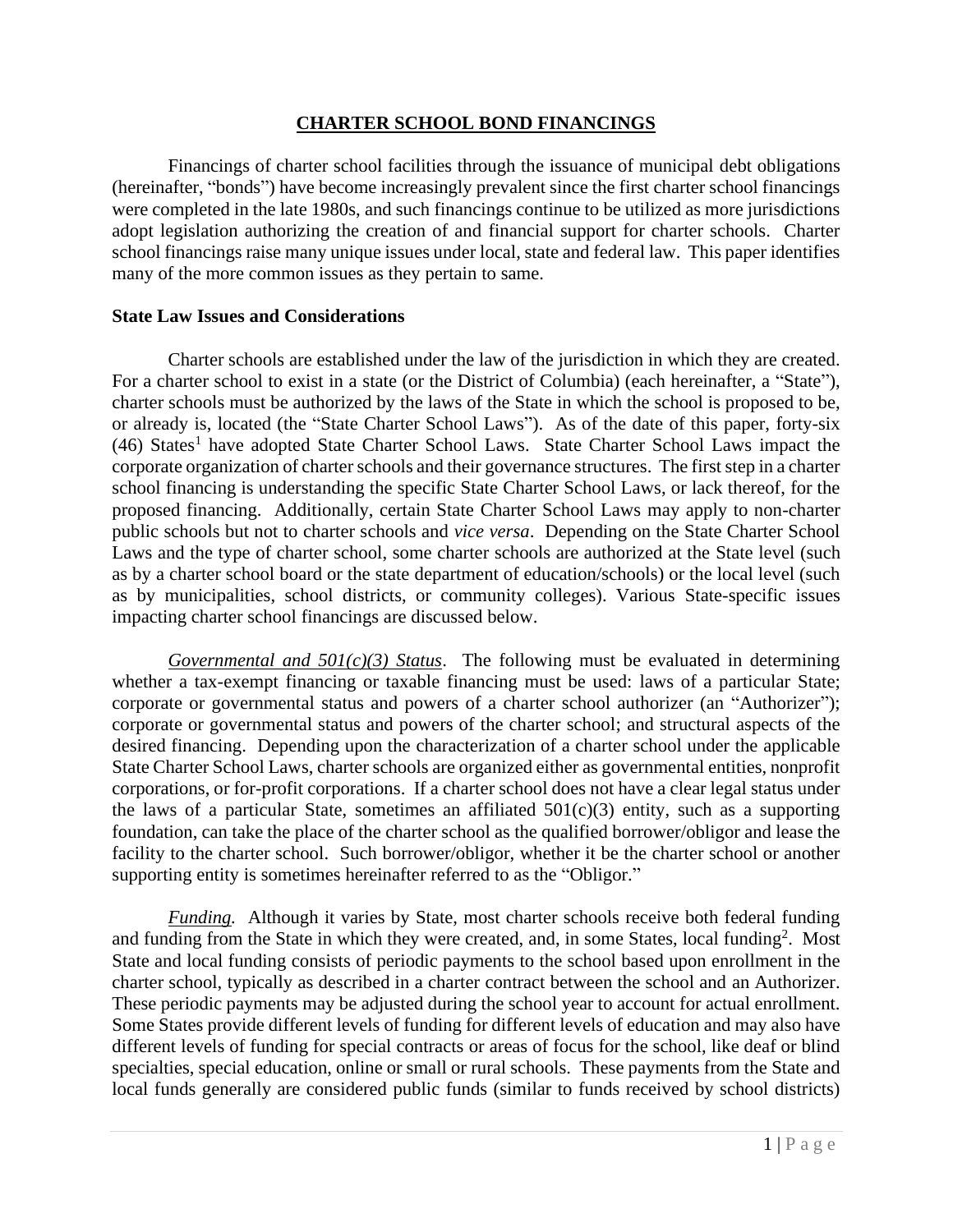and may be subject to broader constitutional and statutory limitations. Funding for a charter school is rarely paid in an annual lump sum. Funding is often dependent upon a specific funding mechanism for a particular Authorizer or for charter schools in a particular State.

Funding (both in amount and timing) can also be affected by State budgets, the reporting received by the State or local chartering entity, and the evaluation system that is used for charter schools in a particular jurisdiction. Economic downturns and negative reports may result in lower funding or suspension of the payments. Generally, charter schools are forbidden by State Charter School Laws from charging tuition for students in grades that are free in traditional public schools, which further highlights the importance of governmental funding. $3$ 

*Financing Structure*. The legally permissible bond financing structure for charter schools varies by the laws of each State. As elaborated upon in the "Tax Law Issues and Considerations" section of this paper, depending upon the laws of a particular State, a charter school might be treated as an instrumentality of a governmental unit that can issue tax-exempt bonds on its own behalf. However, generally, a conduit or "on behalf of" issuer is used to issue bonds for the charter school, as described below, as opposed to a stand-alone nonprofit borrowing without a governmental issuer. Some States in which a charter school is not deemed a governmental entity, grant charter schools very broad powers to acquire, construct, own, and operate their facilities and to borrow money for such purposes<sup>4</sup>. In these instances, various financing structures may be used, though a loan agreement/bond indenture structure is common. In other States, a charter school may be (a) prohibited from owning land or facilities<sup>5</sup>, (b) prohibited from borrowing money on a long-term basis<sup>6</sup>, (c) prevented from becoming jointly and severally liable for debt, even when owned by the same entity<sup>7</sup>, or (d) economically incentivized to lease its facilities from a third party or the Authorizer<sup>8</sup>. In these more restrictive instances, a lease or lease-purchase structure may be used, if permitted under the applicable State Charter School Laws. In addition, some States limit the ability to finance and/or refinance charter school facilities to nonprofit entities.

*Limitations on Debt and Funding.* When financing a charter school with bonds, appropriate due diligence on the amount and nature of the charter school's debt and its interaction with other funding needs to occur. Some State Charter School Laws limit the amount or term of the debt that charter schools can incur.<sup>9</sup> Further, in some States, charter school funding is not evenly disbursed throughout the year and charter schools look to private entities to provide or level out the cash-flow. These private entities may require a security interest in the charter school's facilities or future revenues as additional collateral and security.

*Pledged Revenues; Annual Appropriation*. A key element for a charter school financing is the charter school's ability to assign or pledge its revenue stream. Some State Charter School Laws limit, restrict, and, in some instances, forbid a charter school from pledging its revenues altogether.<sup>10</sup> Other State Charter School Laws limit such pledges to lease or loan payments, or for limited purposes, such as capital expenditures. Nevertheless, many States allow charter schools to pledge their revenues as security for bonds, while some States only allow charter schools or Authorizers to incur annual expenditures. For those States, an annual appropriation in an amount equal to that year's payment must be used to avoid violations of the applicable State Charter School Laws. Care must be taken to accurately describe the revenue pledge, and any limitations thereon, in the financing documents.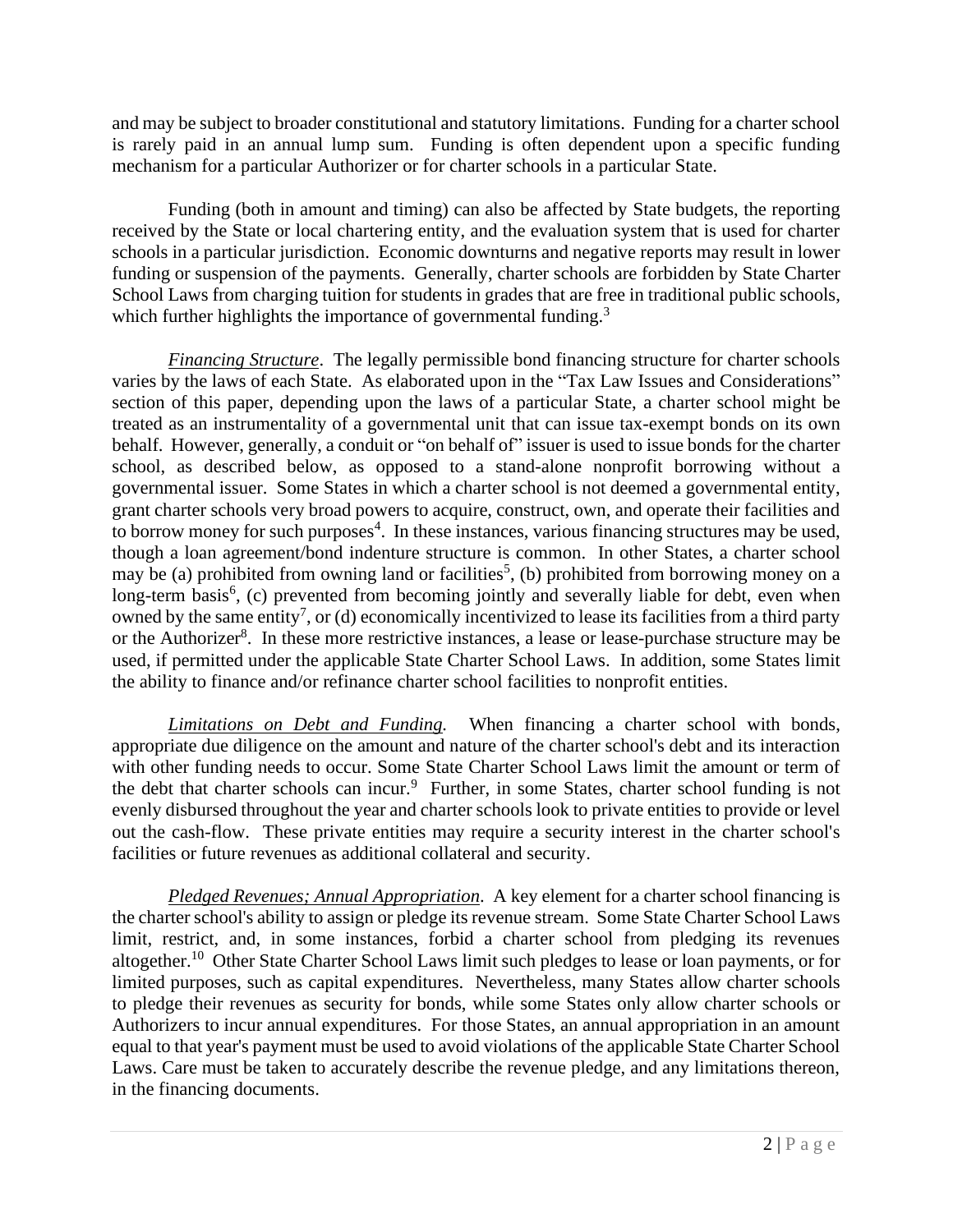*Intercept*. As discussed above, some States<sup>11</sup> allow the charter school to pledge or assign its right to receive its funding, or a portion thereof, to a third party. If permitted by the applicable State Charter School Laws<sup>12</sup>, the lender or an agent such as the bond trustee, may be able to intercept certain revenues before the charter school receives them. For example, when there is a bond trustee involved, the charter school payments can be paid directly to the bond trustee who will provide notice (and the remaining funds) to the charter school after the required amounts under the financing are paid. However, it should be noted that even when the State has not created a prohibition to an intercept, the Authorizer may have such a prohibition.

If the direct intercept referenced above is not permitted, a "synthetic intercept" may be possible. In such cases, the charter school would have its revenues deposited at a bank authorized to receive them and would enter into a "deposit account control agreement" (or similar contract) allowing the secured party to direct the depository bank to make certain payments prior to the release of funds to the charter school. Synthetic intercept structures also allow the debt service amount and any other required deposits (i.e., reserves) to be paid first, with the remaining amount available to the charter school for its operations and expenses.

Generally, the Authorizer or other entity responsible for distribution of the charter school revenues requires a written direction from the charter school regarding where to deliver or deposit the charter school revenues. Depending upon the applicable State Charter School Laws, that direction can be irrevocable. Often, the Authorizer does not want to receive multiple directions and will allow only one direction per charter contract. Some States and Authorizers still pay charter schools via paper checks.

*Obligated School Groups*. The expansion of charter schools and their affiliation into charter school systems that span multiple locations within a city, county or State (and, in some cases, systems that have schools in multiple States) has led to revenue pledges of the entire system, similar to healthcare financing. It is important to address how the applicable State Charter School Laws and the Authorizers address revenue sharing across school districts and States.

*State Accountability/Evaluation of Charter Schools and Restrictions*. The type of accountability or evaluation of the charter school varies by State Charter School Laws and Authorizer, but can include grading (e.g. A-F) or state specific standard testing results. The impact of a failing standard or grade also varies by State. These evaluations are in addition to the federal accountability standards.

In addition to accountability standards which establish benchmarks for a particular charter school, the contract with the Authorizer may contain restrictions. The type of restrictions can vary by State (and even by Authorizer within the particular State) but can include: (i) open enrollment with a maximum number of students (presuming the charter school is not a virtual school); (ii) prohibition of performance based admissions for over-subscribed schools; (iii) being secular in their programs, operations and employment; and (iv) use of funds in compliance with procurement policies.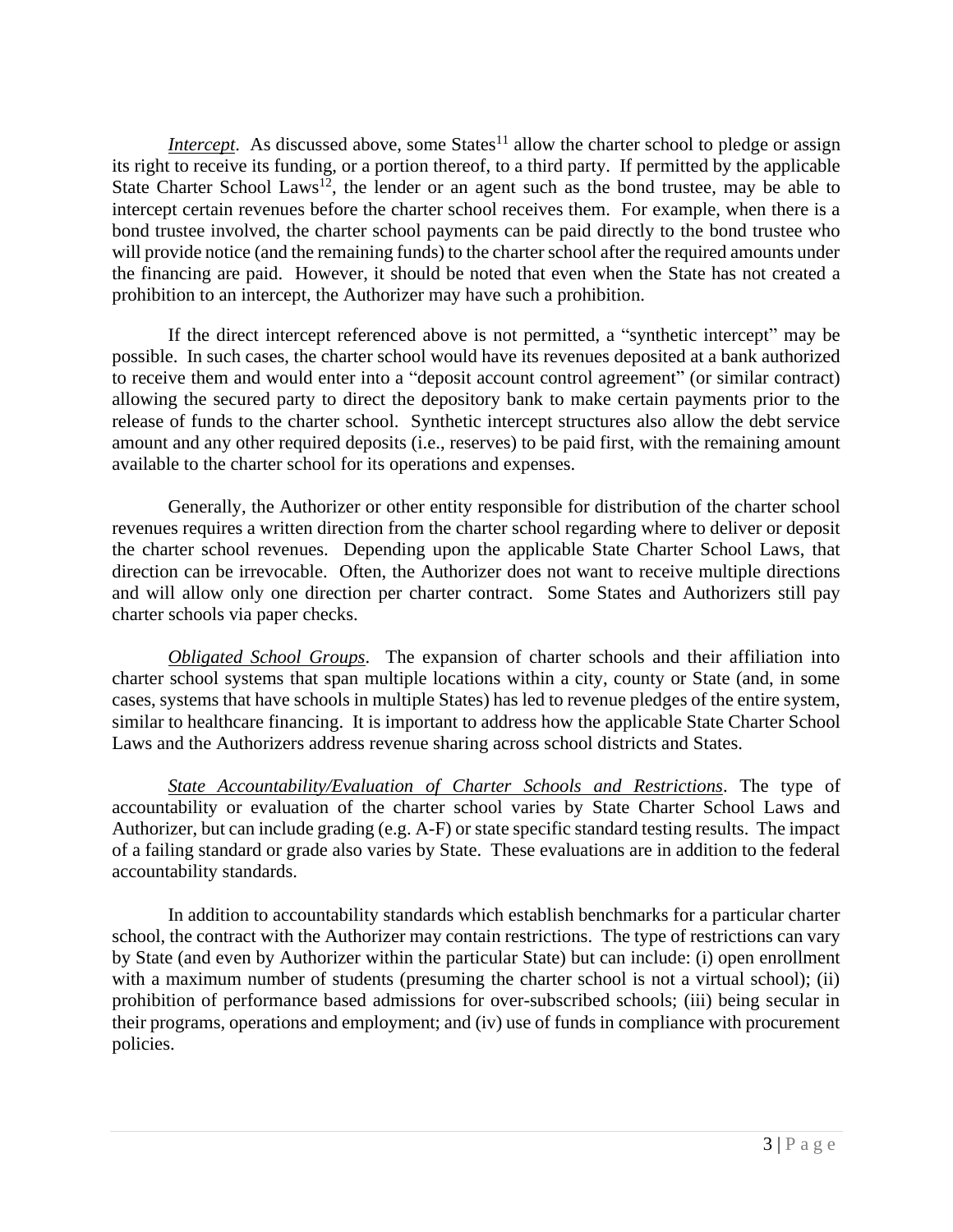### **Tax Law Issues and Considerations**

The operational needs of charter schools are typically different from those of traditional public schools and school districts, often creating more complicated tax issues. The following summarizes common tax law issues in a tax-exempt financing for a charter school.

*Issuers of Tax-Exempt Charter School Debt*. Except as described herein, unlike school districts, most charter schools cannot issue tax-exempt debt on their own behalf, and must use a conduit issuer to issue the tax-exempt bonds benefiting the charter school. Not all conduit issuers have the legislative authority to issue tax-exempt bonds benefiting charter schools, but many States have enacted legislation to establish new entities with the authority to issue tax-exempt bonds to finance charter school facilities or authorize existing entities to issue tax-exempt bonds to finance charter school facilities. These conduit issuers often are authorized to finance charter school facilities solely within the issuer's State, but some conduit issuers' authorizing legislation permits them to issue bonds to finance charter school facilities located in other States. Additionally, in some States, an Authorizer may be able to issue bonds on behalf of its charter schools. State tax exemptions vary among conduit issuers and such exemptions should be confirmed for each conduit issuer prior to selecting the conduit issuer for a charter school financing.

Alternatively, a charter school may issue its own tax-exempt debt without a conduit issuer if the charter school is acting on behalf of a state or political subdivision pursuant to Revenue Ruling 63-20. Revenue Ruling 63-20 provides that obligations of a nonprofit corporation organized pursuant to general nonprofit corporation law of a State will be considered issued on behalf of a state or political subdivision if the following conditions are met: (1) the corporation engages in activities which are essentially public in nature; (2) the corporation is not organized for profit (except to the extent of retiring indebtedness); (3) the corporation's income does not inure to any private person; (4) the state, or a political subdivision thereof, has a beneficial interest in the corporation while the bonds remain outstanding; (5) the unencumbered legal title in the financed facilities vests in the state, or a political subdivision thereof, after the bonds are retired; and (6) the corporation is approved by the state or a political subdivision thereof, which must also approve the specific obligations issued by the corporation. Bond and tax counsel should examine State Charter School Laws when deciding whether a charter school meets the requirements of Revenue Ruling 63-20 (*see, also,* Revenue Procedure 82-26).

*Type of Tax-Exempt Bonds Issued.* If it is determined that the charter school does not meet the requirements under Revenue Ruling 63-20, it would need to use a conduit issuer for its taxexempt financing needs. Depending on the tax status of the charter school, those tax-exempt bonds issued by a conduit issuer may be governmental bonds or qualified  $501(c)(3)$  bonds.

A charter school's use of the bond-financed facilities may be determined to be permitted governmental use, and thus the tax-exempt bonds issued on its behalf could be issued as governmental bonds, if the charter school is an instrumentality of a state or political subdivision. For this purpose, many bond counsel look to the test set forth in Revenue Ruling 57-128. The sixpart, totality of the circumstances balancing test includes the following factors: (1) whether the charter school is used for a governmental purpose and performs a governmental function; (2) whether performance of the charter school's function is on behalf of one or more states or political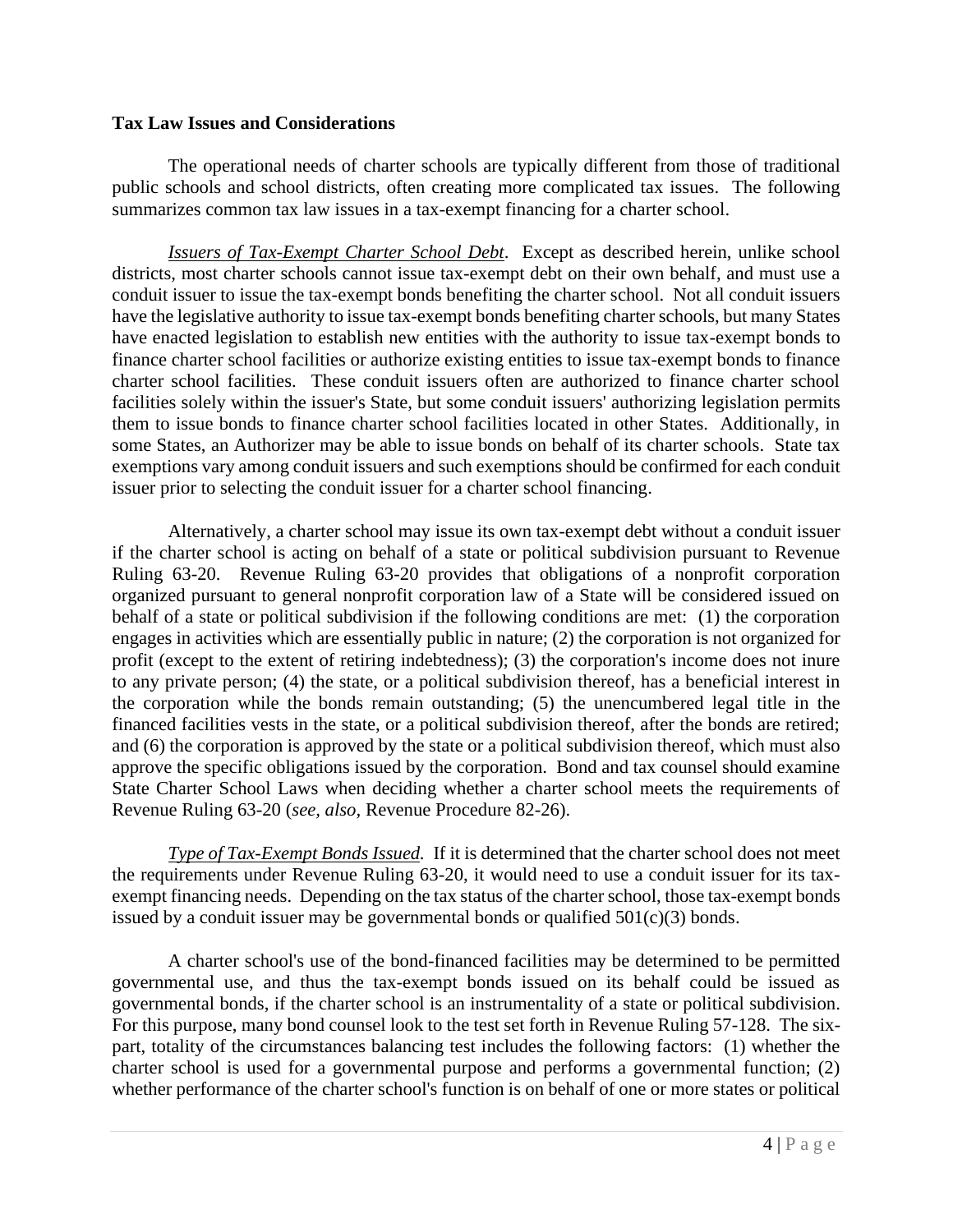subdivisions; (3) whether there are any private interests involved, or whether the states or political subdivisions involved have the powers and interests of an owner; (4) whether control and supervision of the charter school is vested in a public authority or authorities; (5) whether express or implied statutory or other authority is necessary for the creation and/or use of the charter school, and whether such authority exists; and (6) the degree of financial autonomy of the entity and source of its operating expenses. Bond and Tax counsel should examine State Charter School Laws when making a determination that a charter school meets the requirements to be treated as an instrumentality of a state or political subdivision so that its use would be treated as governmental use, meaning that governmental tax-exempt bonds can be issued on the charter school's behalf.

Alternatively, if it is not clear that a charter school is an instrumentality of a governmental unit pursuant to Revenue Ruling 57-128, qualified 501(c)(3) bonds can be issued for the charter school's benefit if the charter school is an organization described in section  $501(c)(3)$  of the Code and the school and the project meets certain requirements.

*Costs of Issuance Limitation.* If the charter school is not an instrumentality of a state or political subdivision but qualified  $501(c)(3)$  bonds can be used to finance the charter school project, then the financing faces additional restrictions. This is because qualified  $501(c)(3)$  bonds are considered tax-exempt "private activity bonds," which must satisfy additional limitations beyond those that apply to governmental bonds. For example, the "issuance costs" financed by an issue of qualified  $501(c)(3)$  bonds cannot exceed two percent of the proceeds of the issue (the "Two Percent Limitation"). In some charter school financings, the costs of issuance for the transaction as a whole exceed the Two Percent Limitation. In these instances, the charter school must decide whether to pay the additional costs of issuance expenses from its own sources of funds or add a taxable series of bonds, which typically bear interest at higher rates, to finance the additional costs (the "Taxable Tail"). The use of the Taxable Tail or funds of the charter school for costs of issuance reduces the total amount of issuance costs financed dollar for dollar, but it is not considered Equity when measuring other private business use (as discussed herein).

*Private Ownership/Lease Structures*. All of the charter school facilities financed with taxexempt bonds must be owned for federal tax purposes by a state or political subdivision or, in the case of qualified  $501(c)(3)$  bonds, a  $501(c)(3)$  organization or a state or political subdivision.

In some States, or under certain circumstances, it may be necessary or beneficial to structure the transaction so that the charter school is the lessee of bond-financed property rather than the holder of legal title thereof. If the proposed title holder is not itself a qualified user, such as a governmental entity or a  $501(c)(3)$  organization, as applicable, then to avoid private business use or private ownership issues, careful consideration should be given in structuring the relationship between the title owner and the charter school.

One set of alternative structures uses a financing lease, installment sales contract, or other agreement between the title owner and the charter school, under which the charter school would be deemed the beneficial owner of the property for federal income tax purposes. The determination of whether a lease qualifies for such treatment is made on a case-by-case basis. Facts supporting qualification for such treatment could include the following: (i) base rent under the lease includes a principal and interest component which mirror debt service due on the bonds, (ii) the charter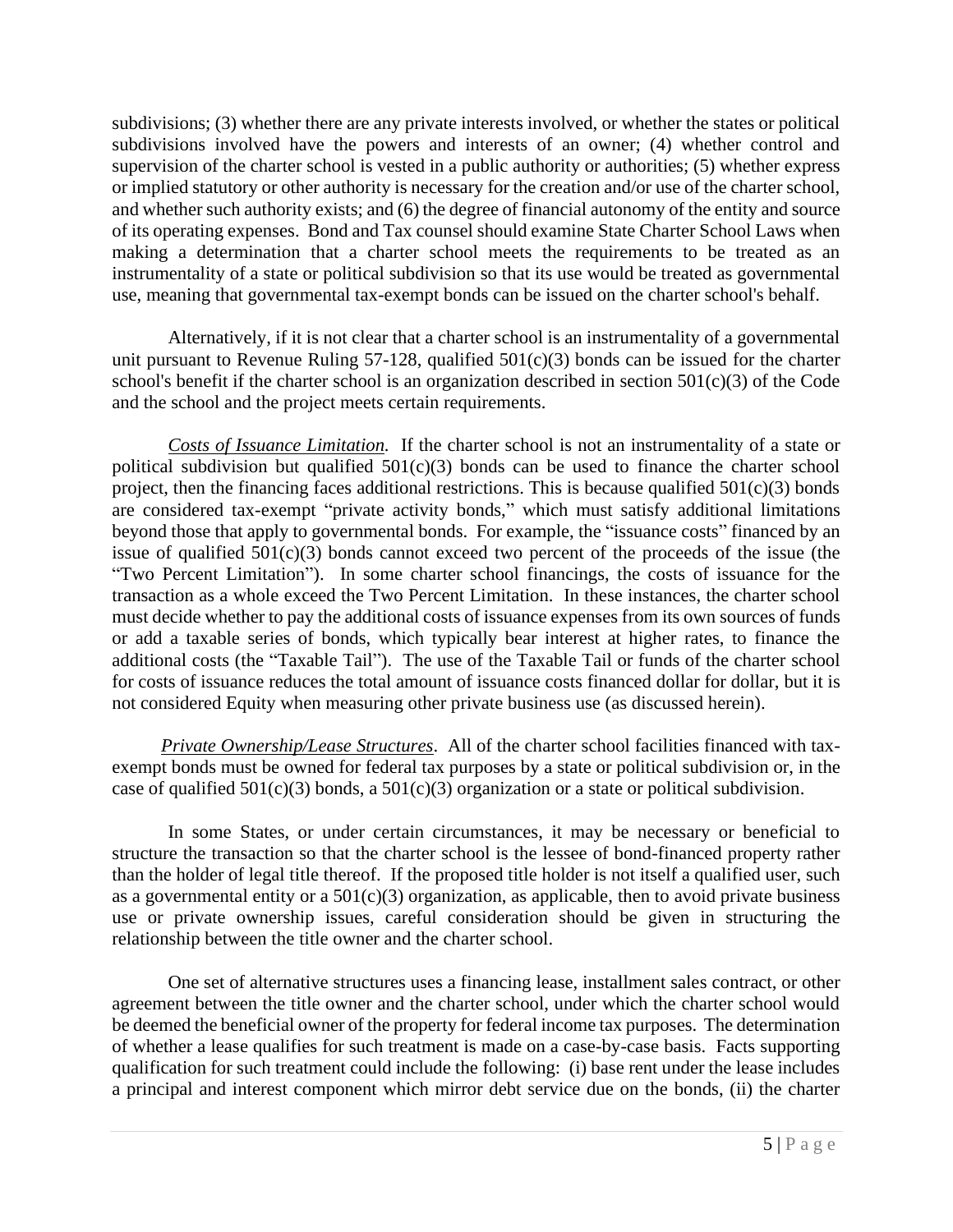school has a purchase option to acquire the property with the purchase price being the amount necessary to redeem and/or defease the bonds, and such amounts are to be so used, (iii) the title holder's interest in the property is assigned to the trustee to secure the bonds, and (iv) the title owner has no substantial rights to use the bond proceeds or the subject property other than as agent for the bondholders and/or the qualified user (i.e., the title holder's use is solely incidental to a financing arrangement).

Another potential structure is using a true lease, but only financing tenant improvements. Under the facts and circumstances the charter school or governmental unit often can be treated as the beneficial owner of such improvements allowing such improvements to be eligible for taxexempt financing, generally provided that the term of the lease exceeds the expected economic life of the financed asset by an amount of time sufficient to satisfy the federal tax law requirements. Whether a lessee is treated as the owner of tenant improvements depends on all the facts and circumstances, including but not limited to the term of the lease as compared to the economic life of the financed tenant improvements, whether the financed tenant improvements can readily be removed from the leased space, whether such removal is permitted under the terms of the lease, the charter school agrees to remove the financed tenant improvements if the lease is not extended and whether the lessor and lessee specifically agree that the lessee is treated as the owner for federal income tax purposes.

*Fair Market Value of Purchased Property*. Obligors may be subject to certain legal restrictions on the acquisition of property at a price above fair market value. Thus, it is important to confirm there is a reasonable basis to demonstrate the price paid is at, or below, fair market value.

Appraisals are a commonly used indicator of fair market value. However, there are situations in which the parties to a transaction may believe an appraisal is unnecessary. For example, sometimes a charter school may set a purchase price by negotiation with an unrelated party in an arm's length transaction or pursuant to a formula in a previously agreed upon purchase option that was determined in a negotiation between the charter school and an unrelated party in an arm's length transaction.

*Private Business Use.* Generally, there are strict limitations as to the amount of private use that may occur within the charter school facilities financed with tax-exempt bonds. For private business use to be a problem in a bond financing, it must be coupled with private payments (or private security (e.g. a guaranty)). In the examples below, it is likely that both the private business use and private payment tests would be met.

*Via Private Charter School Operators.* Many charter schools want to outsource all or a portion of their operations. The scope of such outsourcing may be limited to a specific area, like food services, or it may include virtually all operations, like an agreement with a charter school management company. Depending on the legal structure of the charter school and the third-party service provider, these agreements could result in private business use of the charter school facilities financed with the tax-exempt bonds unless they satisfy the safe harbor of Revenue Procedure 2017-13 (the "Management Contract Safe Harbor"). In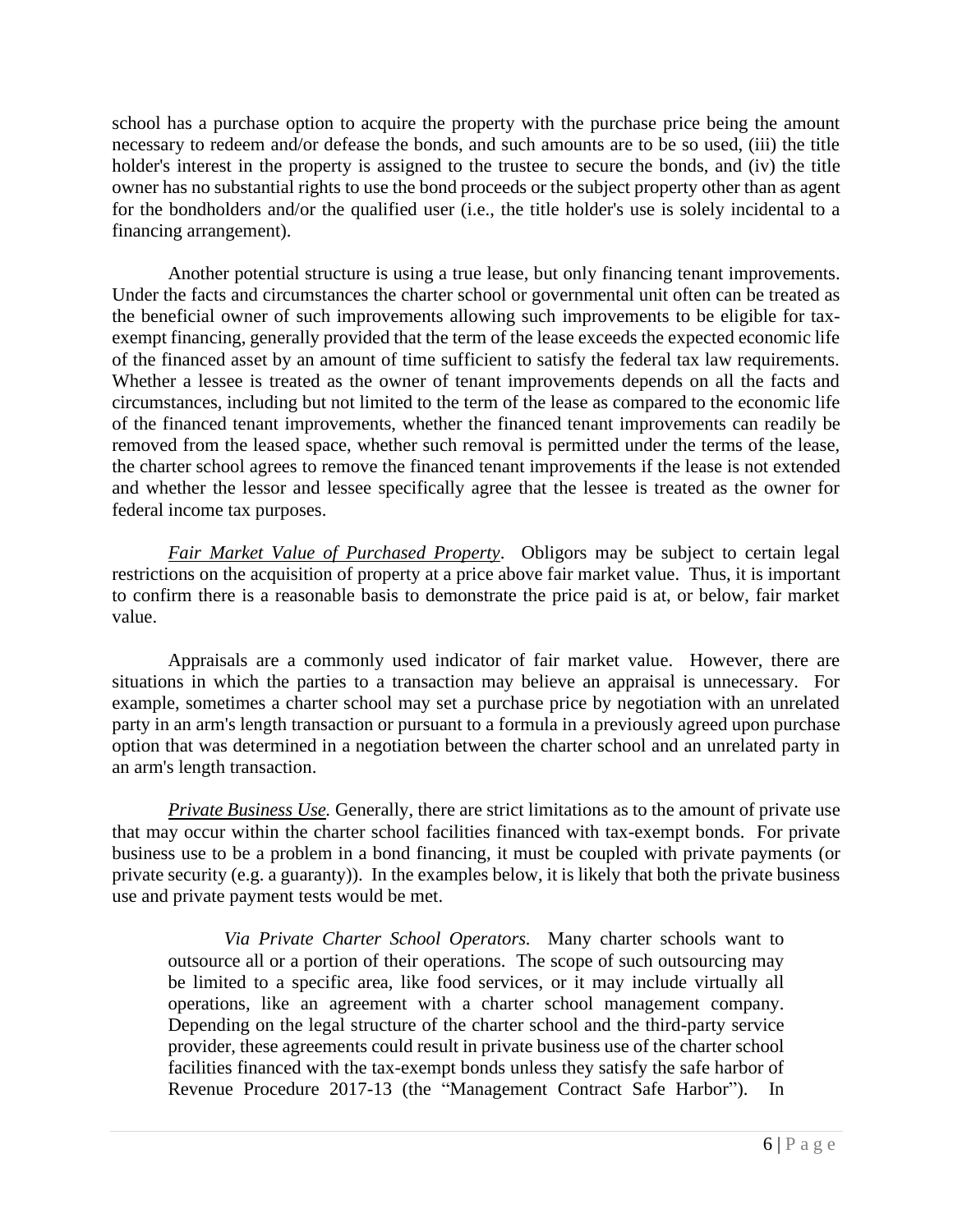addition to meeting other requirements of the Management Contract Safe Harbor, particular attention must be paid to the operator's compensation structure to ensure that no element of the compensation is based on the net profits of the charter school.

*Other Private Business Use.* Summer camps, food services, and the leasing of bond-financed space are common potential sources of private business use for charter schools. For example, some charter schools want to lease excess space to generate revenues, which may result in private business use. Additionally, some States have proposed legislation mandating leasing excess charter school space to unrelated entities. Many schools, including charter schools, may lease or sublease their facilities during non-school hours to unrelated entities. For qualified  $501(c)(3)$ bonds, private business use may be avoided if the use is by an entity that is also a  $501(c)(3)$  organization, but the proposed use and user require careful tax analysis. Even when the use is by another  $501(c)(3)$  organization for a charitable purpose, private business use may occur. The same holds true when the financed space is used by a for-profit entity. In cases not involving private business use derived from unrelated trade or business use, it may be possible to avoid private business use by structuring the term of the charter school's agreement with the thirdparty user to fall within certain exceptions to private business use for short-term arrangements. Generally, an agreement with a term of 50 days or less will not result in private business use, if the terms of such agreement are at fair market value, the negotiations for the agreement were at arm's length, and the charter school property was not financed with tax-exempt bonds for the principal purpose of providing it to the private party. Because most charter schools receive federal funding for student food costs, many food service contracts are food supply contracts that do not involve use of the bond-financed space. To the extent that a charter school has a food service contract involving management or the provision of other services, private business use of the charter school facilities financed with the tax-exempt bonds could result unless the contract satisfies the Management Contract Safe Harbor.

If it is anticipated that private business use of the bond-financed charter school facilities will exceed the strict limitations as to the amount of private business use allowed in a tax-exempt bond financing, the charter school has an option to contribute non tax-advantaged cash sources, or "Qualified Equity," to negate or absorb some of the private business use in a "new money" charter school financing. Equity can include a Taxable Tail or funds of the charter school. The Qualified Equity must be expended on costs of the tax-exempt financed charter school facilities no earlier than such funds would be eligible for reimbursement with tax-exempt bonds and no later than the date that the financed charter school facilities are placed in service. If the Qualified Equity meets these requirements, it would be applied first to the private business use portions of the charter school facilities, allowing the tax-exempt bond proceeds to be allocated to the permitted uses of the facilities.

*Religious Use*. Religious use can be both a tax law issue and a constitutional law issue. In addition to possible private business use that may arise from a third party's use of any portion of the financed charter school facilities for religious purposes, in whole or in part, bond counsel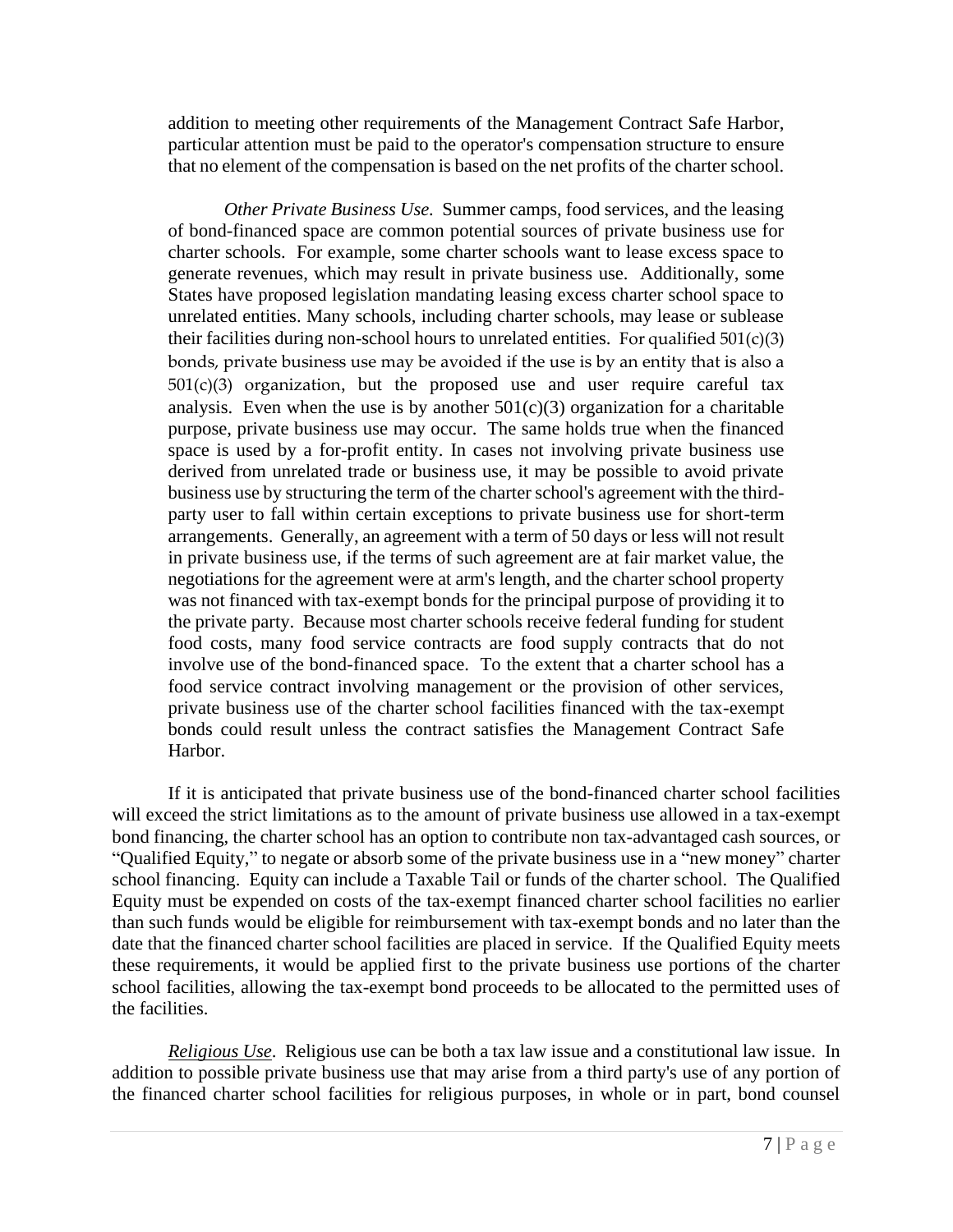should consider whether such religious use could impact the validity of the issuance of the taxexempt bonds. In making such a determination, bond counsel should consider whether such use could result in a violation of the Establishment Clause, Free Exercise Clause, or any other provision of the United States Constitution; the applicable State Charter School Laws, including the applicable State's constitutional and legislative limitations; or the administrative positions and powers applicable to the entity issuing the bonds. If any religious use is anticipated, it is important to note that the use of a Taxable Tail may not be effective to offset the religious use as the Taxable Tail is likely also issued by a governmental conduit issuer and could result in a similar constitutional violation. Any Qualified Equity contribution to offset religious use should be made from other legally available funds.

*The Public Approval Requirement of Section 147(f) of the Code*. As explained above, some charter school financings involve the issuance of tax-exempt qualified  $501(c)(3)$  bonds. Before the issuance of qualified  $501(c)(3)$  bonds, there must be public approval of both the host jurisdiction and the conduit issuer of such bonds (the "Public Approval") after a public hearing with reasonable public notice of such hearing (collectively with the Public Approval, the "Public Approval Requirements") under Section 147(f) of the Code. This may require a transaction to be planned well ahead of time because obtaining Public Approval can take several weeks, or sometimes months in some jurisdictions. Depending on the governmental entities involved in the Public Approval, the Public Approval Requirements may dictate the charter school's choice of conduit issuer. Further, it is wise for bond counsel to have a good understanding of the political climate in the jurisdiction providing Public Approval. It is not entirely uncommon for Public Approval of a charter school financing to be delayed, or withheld entirely, for political reasons.

*Financial Covenants*. Bond lawyers and tax lawyers often carefully analyze financial covenants contained in the bond documents, such as those described in the "Direct Loan Related Issues – Financial Covenants" section hereof to see if they inadvertently result in funds of the charter school that were not derived from the sale of tax-exempt bonds becoming subject to yield restriction and arbitrage rebate implications. Financial covenants that could result in replacement proceeds include, for example, a requirement to maintain a minimum balance, such as minimum "Days' Cash on Hand," in a sinking fund or other account to give reasonable assurance that such amounts will be available to pay debt service on the bonds if the Obligor encounters financial difficulties. However, such a covenant would not create replacement proceeds as a pledged fund if: (i) the issuer, or substantial beneficiary, may grant rights in the amount that are superior to the rights of the bondholders or guarantor if applicable; or (ii) the required minimum balance (a) does not exceed the reasonable needs for which it is maintained, (b) is tested no more frequently than every six months, and (c) may be spent without any substantial restriction, other than a requirement to replenish the amount by the next testing date.

### **Federal Securities Law Issues and Considerations**

Often, municipal bonds benefiting charter schools are sold pursuant to a public offering. The number of investors in the charter school financing market has grown over the years, as has demand for more disclosure in an offering and after the issuance of the bonds. In addition to a description of the deal structure and the material financing documents, the following are some of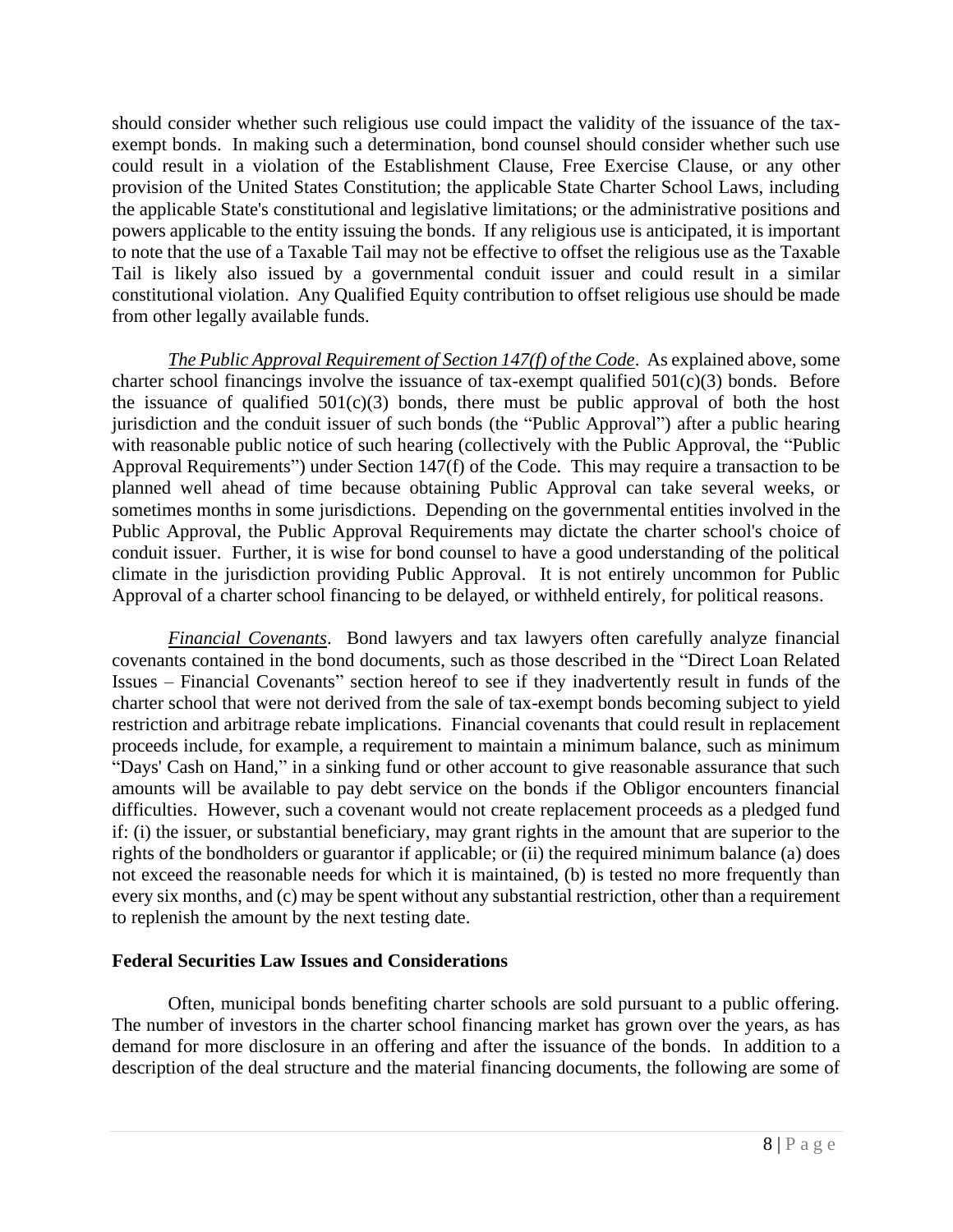the relevant topics related to charter school financings that are often included in primary offering disclosure documents ("Primary Disclosure").

*The Charter.* Primary Disclosure typically describes key provisions of the charter school's charter, including the term of the charter, any renewal, termination, or revocation provisions; important contractual and regulatory provisions; any restrictions or conditions on the charter school, like restrictions on enrollment or grade limits; charter renewal history, if any; and any conflict of interest provisions.

*Revenues, Budget and State Funding Disclosure.* Primary Disclosure also typically includes a description of a charter school's revenues, funding information, and the charter school's budget and budgetary process to give investors a picture of the charter school's financial status. The description of revenues often includes the charter school's annual revenues and expenditures, a description of the charter school's pledged revenues, any endowments, receipt of federal funds and grants, and any projected changes to the charter school's revenue sources. In addition to the charter school's revenues and expenses, a description of the charter school's outstanding and planned indebtedness, the charter school's access to liquidity sources if cash flow funding is needed, and an explanation of any financial covenants, such as annual debt service coverage ratios and minimum days' cash on hand requirements, are often included to give investors an accurate picture of the charter school's financial status. Additionally, both the amount and the timing of State, federal, and local payments received by the charter school are often disclosed. Further, an explanation of the budgetary process and comparisons of actual expenditures to budgeted expenditures are often presented in Primary Disclosure. In furtherance of the foregoing, Primary Disclosure often includes a presentation of the charter school's past financial performance and financial projections. If historical financial statements or financial information are included in the Primary Disclosure, care is often taken to highlight any past or present fiscal issues. If financial projections are included in the Primary Disclosure, key assumptions underlying such projections are often described (projected enrollment, increases in revenues or expenses, etc.). Of particular relevance, the U.S. Securities and Exchange Commission has recently argued that it is important to highlight any recent financial difficulties, particularly as such difficulties may bear on the charter school's ability to meet its current or future financial obligations.<sup>13</sup>

*Intercept Programs.* In addition to the timing and amount of revenues to be received by a charter school from its Authorizer and/or the State, a description of any legally permitted intercept programs that would allow the bondholders (or an agent) to intercept operating funds of the charter school and use such funds to make debt-service payments are often included in Primary Disclosure to the extent an intercept will be implemented or may be implemented at the option of the bondholders.

*Collateral Disclosure.* Descriptions of security interests in the charter school's assets, a description of the collateral securing the charter school financing, and the terms of security documents for the charter school financing are often included in Primary Disclosure. The form, the payment, termination, and default provisions of any revenue pledge, mortgage on, or lease of the charter school's facility are often included in Primary Disclosure. Additionally, the bond trustee's rights and remedies to such the collateral are often described. Any Uniform Commercial Code security interests in assets of the charter school are often included in this part of the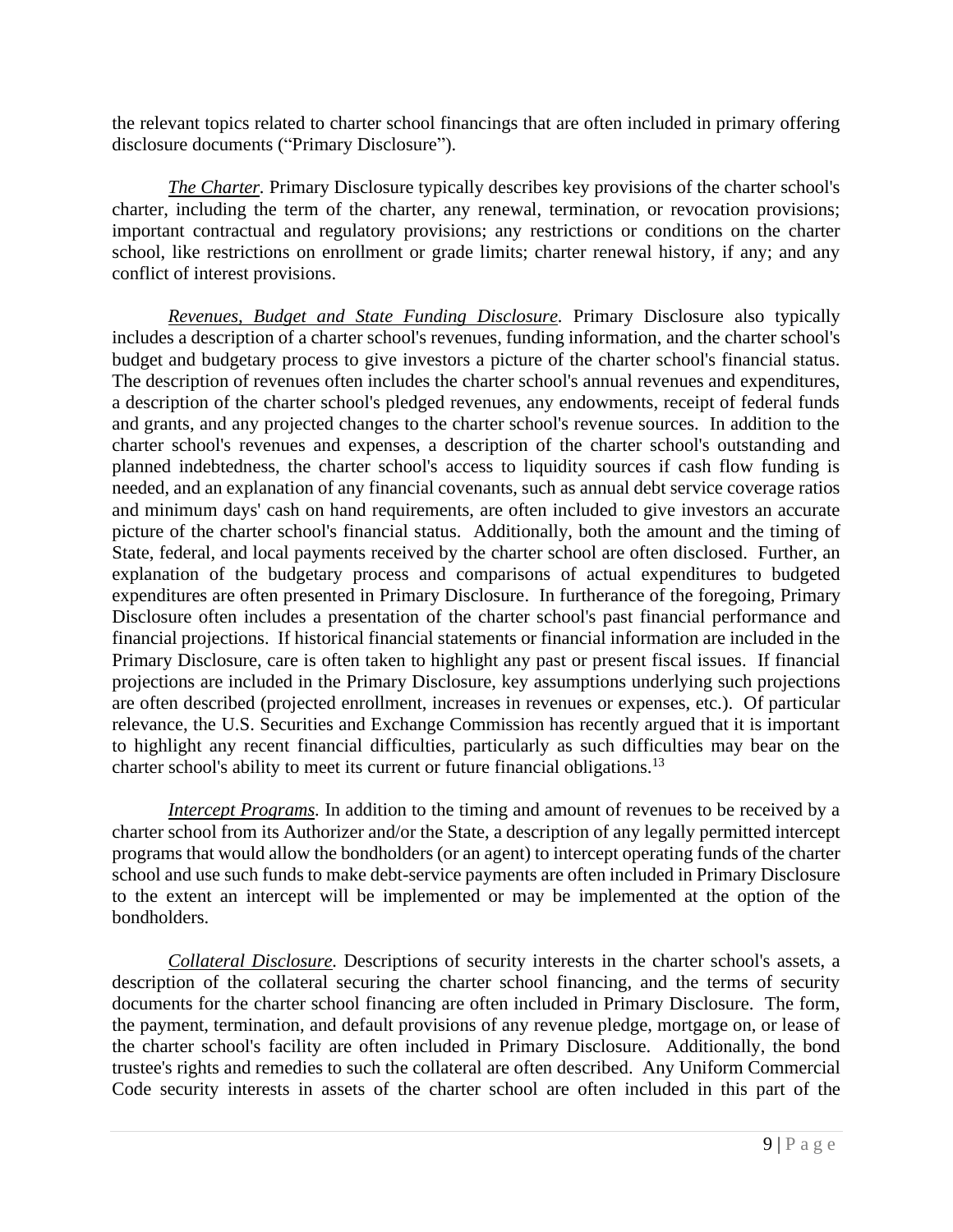disclosure. Additionally, if title commitments or any material title issues exist, those are often described in Primary Disclosure.

*Academic Performance.* The charter school's academic performance, including the applicable federal, State, and local school district academic standards and the school's compliance with such standards are often disclosed. Additionally, any possible consequences related to the charter school's charter for failing to adhere to various academic standards should also be disclosed. Furthermore, if the charter school has received any adverse actions or notices, information regarding such notices are often included. When drafting Primary Disclosure regarding a charter school's academic performance, consideration should also be given to academic performance of the charter school's competitor schools.

*Management, Teachers and Third Party Management.* A description of the charter school's board of directors, management, staff, and teachers are often included in the disclosure document. Such description typically includes qualifications, experience and the compensation of the management's staff. Additionally, if there are any disciplinary issues for a member described, such issues are often included in the disclosure. If the charter school has a conflict of interest policy for its board of directors, management, staff, and teachers, such policy is typically described.

If the charter school contracts with a third party manager or management company, Primary Disclosure should also include a description of the management services provided, compensation for such services, the term of the management contract, and any conflicts of interest, such as a manager or key principal of management company who also sits, or has a family member who sits, on the charter school's board.

*School Location and Service Area, Enrollment and Retention Statistics, and Competition.* In addition to consideration of the academic performance of competing schools, information regarding the charter school's location and enrollment and retention performance relative to competing schools in the service area are often included in Primary Disclosure. This information often includes the location of the charter school in relation to other schools in the service area. Additionally, information regarding the charter school's enrollment history, waitlist, recruiting policies, and student and teacher retention history are often described. If the charter school conducted any market studies of the service area, such studies are often described in Primary Disclosure.

*The Project and Charter School Facilities.* A detailed description of the charter school's existing facilities or new facilities, including any easements, use restrictions, and zoning limitations for the charter school's facilities are often included in the Primary Disclosure. Additionally, a description of the project being financed, including a plan for undertaking such project, is typically included in Primary Disclosure. If the project financed includes the acquisition of a facility, Primary Disclosure may include the purchase price, a description of how such purchase price was determined (e.g., is it an "open market" purchase or purchase pursuant to an option embedded in an existing lease arrangement), as well as any conflicts of interest – for example, if the charter school is purchasing the facility from a founder or "related" management company.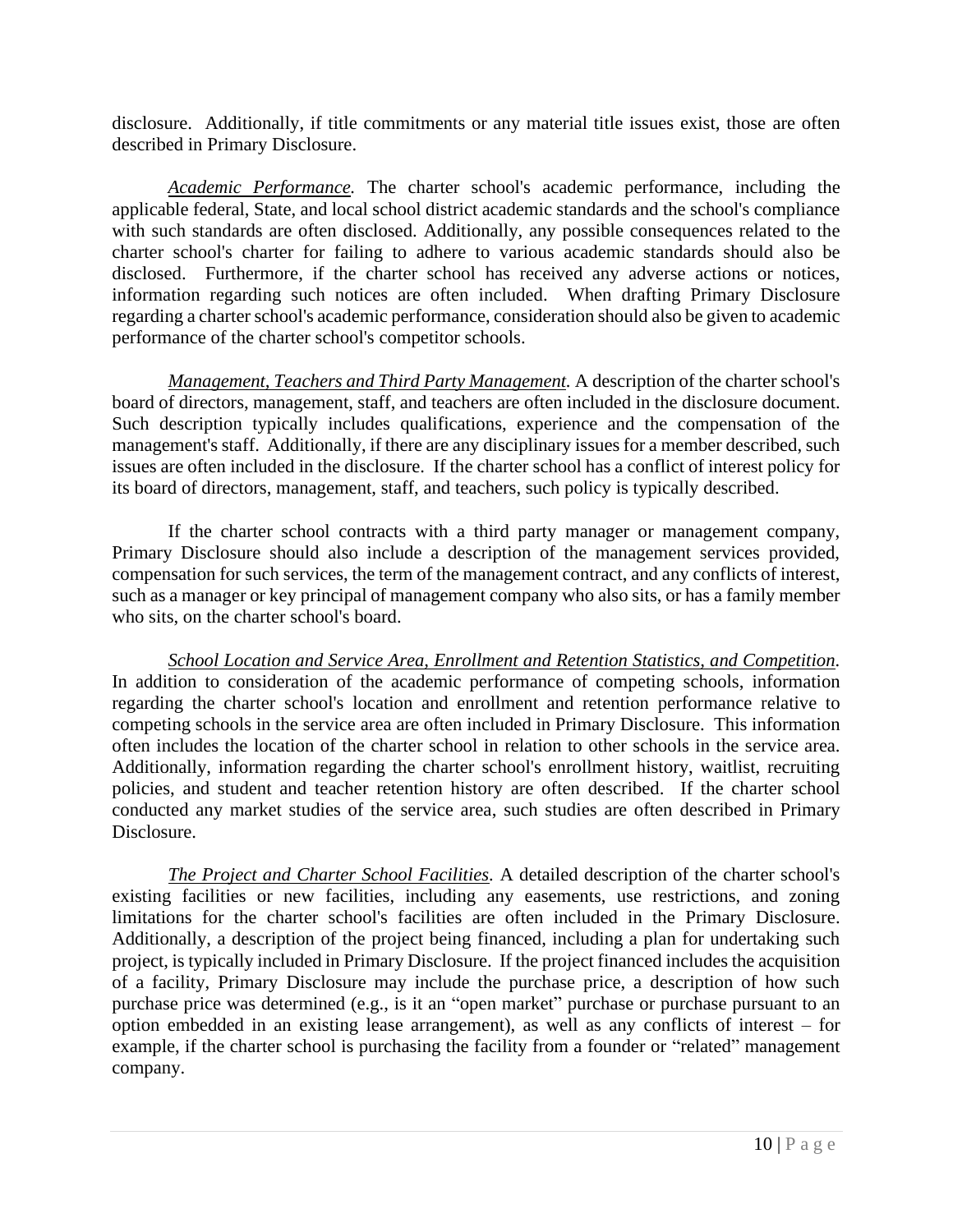*Continuing Disclosure.* After a charter school financing that is publicly offered is completed, most charter schools are required to update disclosure to investors ("Continuing Disclosure"). Most often Continuing Disclosure requirements are included in a continuing disclosure agreement or undertaking that the charter school is required to enter into as part of the financing. Continuing Disclosure requirements for charter schools can vary. In addition to the providing the charter school's annual financial and operating data and disclosing any listed events required to be disclosed under SEC Rule 15c2-12, if applicable, the charter school may be required to participate in annual investor calls and provide various documentation regarding the project financed and the charter school's financial status, including construction progress reports, quarterly financial information, operating budgets, no default certificates, certifications as to calculations of financial covenants, and more in such continuing disclosure agreements.

## **Credit Enhancement Issues and Considerations**

The federal government and several States have created mechanisms to enhance the creditworthiness of charter schools seeking financing by offering additional repayment sources, guarantees, or debt service reserve funds. For example, the U.S. Department of Education's Credit Enhancement for Charter School Facilities Program provides grants to eligible entities that add additional repayment sources to improve the charter school's credit to obtain private loans and bonds to acquire real property to be used for a charter school, to construct new facilities, or to renovate existing facilities. This program operates as a federal guarantee of debt and therefore could not be used in connection with a tax-exempt financing.

Certain examples of credit enhancement programs at State and local levels include:

In Arizona, the Arizona Public School Credit Enhancement Program provides a fund that guarantees scheduled principal and interest payments for eligible charter schools.<sup>14</sup>

In Colorado, the state has authorized charter school debt up to an aggregate principal amount of \$500 million to be issued which is backed by the state's moral obligation to replenish draws on a charter school's debt service reserve fund. A charter school must obtain an investment grade credit rating to be eligible for such credit enhancement.<sup>15</sup>

In the District of Columbia, the Credit Enhancement Revolving Fund provides enhanced credit, lease guarantees, and access to financial assistance to eligible charter schools for the acquisition, renovation, or construction of school facilities.<sup>16</sup>

In Indiana, charter schools sponsored by the mayor of Indianapolis are authorized to obtain financing for facilities from the Indianapolis Local Public Improvement Bond Bank. The debt issued through this program may be backed by the state's moral obligation to replenish a debt service reserve fund.<sup>17</sup>

In Texas, the Charter School District Bond Guarantee Program for Texas open-enrollment charter schools makes Texas' Permanent School Fund available to guarantee revenue bonds issued on behalf of eligible investment grade rated charter schools for financing charter school facilities. In addition, the Texas Credit Enhancement Program is available to provide debt service reserve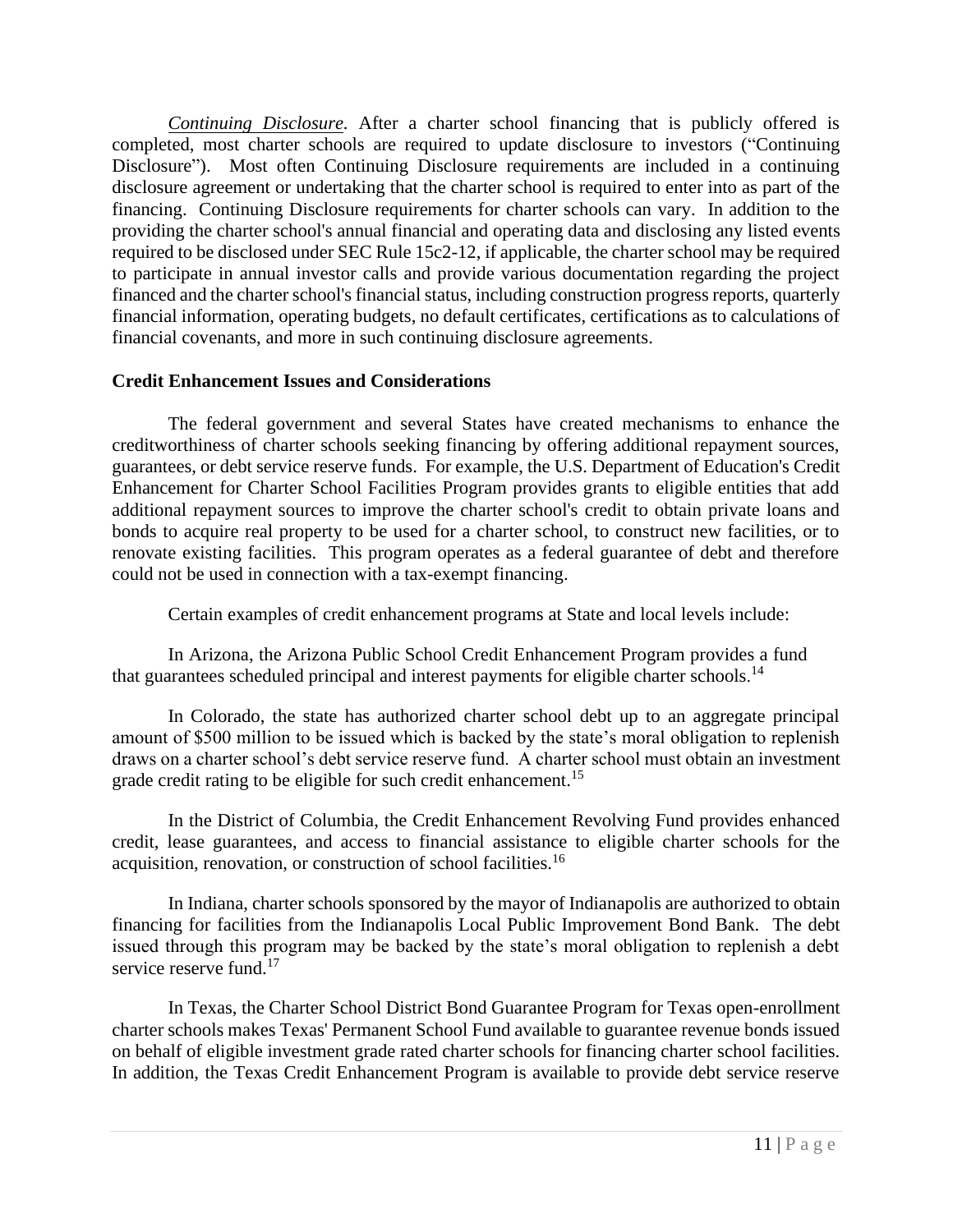fund guarantees in connection with bond issues for the benefit of qualifying open-enrollment charter schools. 18

In Utah, the Charter School Credit Enhancement Program assists qualifying charter schools in obtaining favorable financing by providing a means of replenishing a qualifying charter school's debt service reserve fund. Additionally, Utah has authorized bonds to be issued which are backed by the state's moral obligation for charter schools that have an investment grade credit rating and meet other eligibility criteria.<sup>19</sup>

Many of the foregoing credit enhancement structures require the charter school to engage a rating agency to rate the proposed debt to determine eligibility for the credit enhancement or obtain an investment grade rating, which adds additional time and expense to the financing. It is often challenging for a charter school to receive an investment grade rating, particularly for startup or expanding charter schools.

Some of the programs described above require evidence of rating and proof of compliance with the program's other requirements, which may include good standing certificates and stable or improving financial operating history. If a charter school's application is approved by a credit enhancement program, it then submits a supplemental rating package indicating such approval to the rating agency. Upon receipt of the enhanced rating from the rating agency, the bond financing proceeds towards pricing and closing.

Before undertaking the time and effort to seek a rating, counsel representing the Obligor might consult with the underwriter and financial advisor, if any, regarding any potential benefits to seeking a rating from a rating agency.

As State support of charter schools evolves, it is expected that the foregoing programs will evolve as well, making it important to stay current on federal laws and State Charter School Laws regarding credit enhancement for charter schools.<sup>20</sup>

### **Real Property Issues and Considerations**

Charter school financings are typically secured by the charter school and/or related corporation's legal interest in the real property and improvements financed with proceeds of such financings. The lender/underwriter will require certain real estate due diligence, one portion of which is confirming that the Obligor has control over the site. The Obligor must provide evidence of ownership or the right to use the property in the form of a recorded deed, signed purchase contract, a lease, a letter of intent, or other legally binding agreement. Other due diligence items include, but are not limited to, those discussed below.

*Title Review and Endorsements*. If, as is often the case, time is of the essence, the Obligor should consider engaging a title company early in the financing process. A title company runs the title report and provides title insurance to the Obligor and bond trustee or lender. A title report or commitment details who currently owns the site and what type of liens or encumbrances, if any, affect use and ownership of the property. The information found in the title report verifies and supplements the information that the seller/fee owner provides about the property. Encumbrances may include mortgages, mechanic's liens, easements, zoning violations, rights of way, unpaid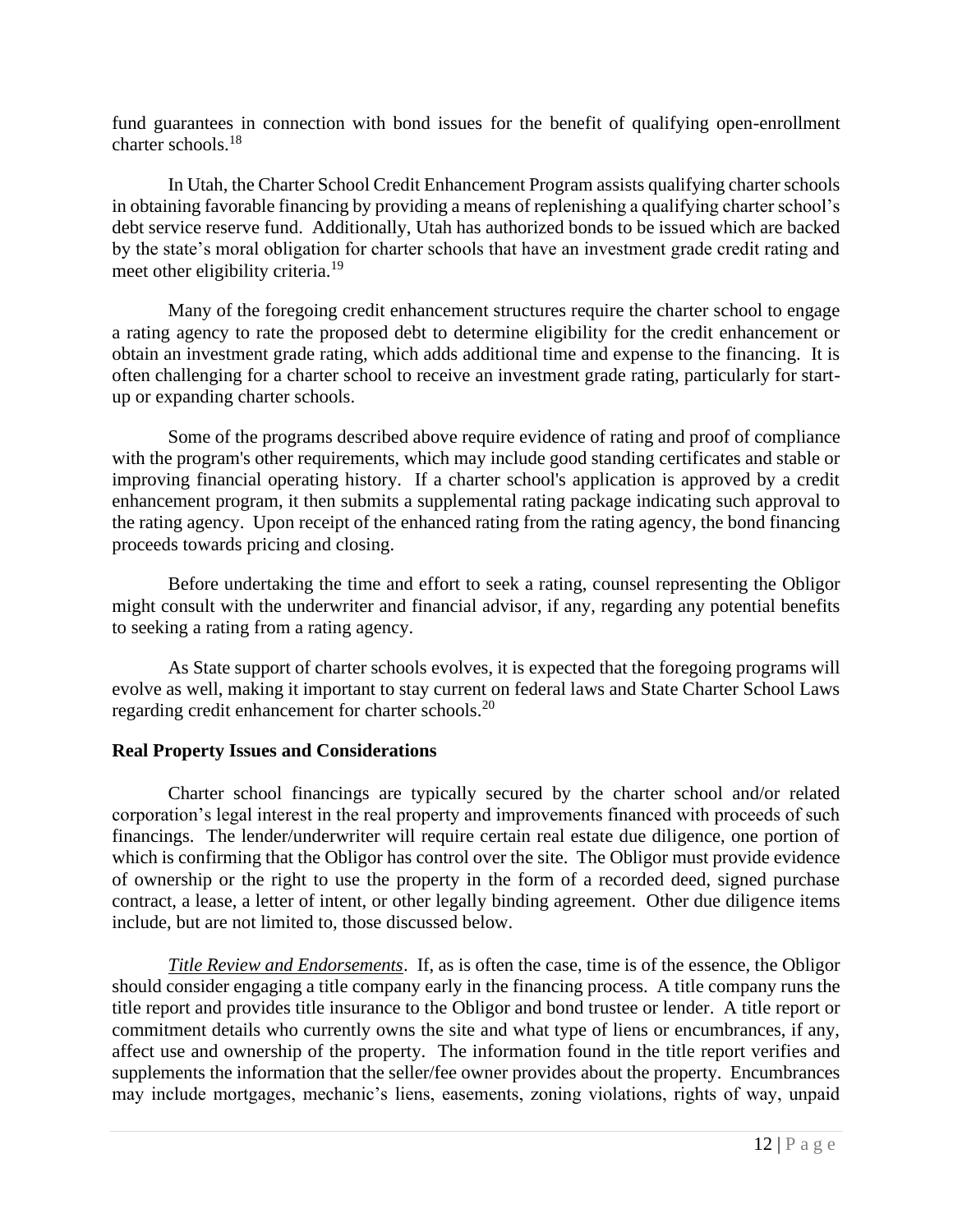taxes, and other property use restrictions. The lender/underwriter will require that the bondholders receive a valid first lien on the property (except for leasehold interests, in which case the interest of the bondholder will be subordinate to the fee owner), so it will be necessary to remove or discharge any preexisting liens, to the extent possible.

If pre-existing liens or conditions cannot be removed from title, then the Obligor might request an applicable endorsement. Like a rider on a health insurance policy, endorsements add additional insurance coverage to a title policy. There are certain required endorsements, such as ALTA Form 9, Environmental (8.1), Same as Survey, and Deletion of Arbitration. Others, such as Access Endorsement, Zoning Endorsements (especially for start-up schools), and Contiguity, are recommended if they are available in the State in which the property is located and apply to the property.

Title insurance is an insurance policy that protects the rights of the insured against defects and claims in the title to their parcel of real property. While the function of most other forms of insurance is risk assumption of unforeseen future events by pooling the risk for loss, the main purpose of title insurance is to eliminate risks and prevent losses arising out of events that have happened in the past. The lender/underwriter generally requires the insurance policy to be in an amount equal to the par amount of the bonds, which is often more than the value of the property.

*Survey*. The Obligor typically provides a new or recent survey of the property to be subject to the lien of the mortgage/deed of trust. The property survey shows exact legal boundaries, the location of all utilities, easements, and rights of way, and should match those listed in the title commitment. A topographic survey will illustrate the slopes and other physical features of the site but will not identify any legal rights that are not visible. For this reason, a topographical survey is insufficient for Commitment purposes.

The lender/underwriter will want to confirm that the mortgaged land matches the property they have appraised and otherwise inspected. The legal description of the property on the survey should match exactly to the description found in the title commitment, proposed deed, mortgage, or lease. Typically, the lender/underwriter will require that the survey also be certified to the lender/underwriter and its successors and assigns.

The information found in the survey will be relied upon by the project architect and engineers to prepare the final building design. The title company will also need a copy of the survey for its preparation of the title report.

*Appraisals*. Lenders/underwriters may require an appraisal to estimate the value of the school facility, particularly if a lender has a required maximum loan-to-value ratio (loan amount  $\div$  appraised value of the property). In an acquisition, an appraisal may also form the basis for the purchase price of the school facility. In the event of a default with respect to the bonds, a foreclosure of the property may occur. The appraisal represents an estimate of value as of the date of the appraisal; therefore, the lender/bondholder assumes the risk that the property may not be sold at the appraised amount or in an amount sufficient to pay the outstanding obligations due on the bonds.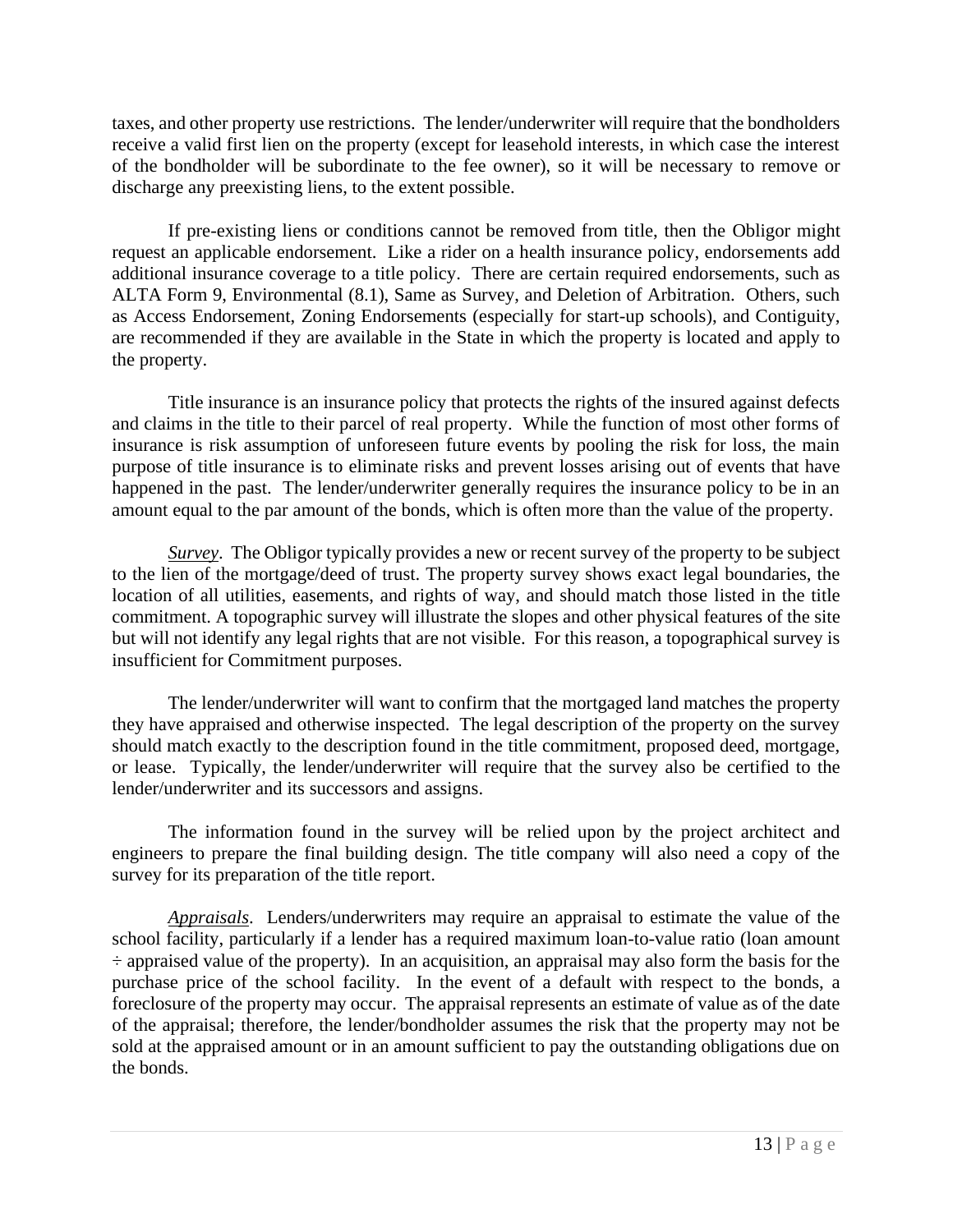*Environmental Reports*. When acquiring new or existing facilities, it is important to consider engaging an environmental consultant at the beginning of the financing process to identify any environmental hazards located on the property. If hazardous substances are found on the property, the property owners may be held liable for costs and other liabilities related to the removal of such substances. If further investigation is required after completion of the Phase I environmental site assessment, a Phase II environmental site assessment may be performed. If a report is stale (i.e. more than six months to a year old), a lender/underwriter will generally require that the Obligor receive an updated report or initiate a new environmental investigation with the consultant.

If the school will be located in an existing facility, the Obligor and counsel might be on the lookout for legacy issues such as lead paint, lead in water, mold, asbestos, underground storage tanks and the like, some of which are outside the scope of a standard Phase I environmental site assessment. Remediation activities may require demolition, removal, monitoring, or other abatement activities which may subject the project to cost overruns or delayed construction, therefore, it is prudent to engage the environmental consultant as early as possible and plan for unexpected events.

## **Direct Loan Issues and Considerations**

## *General Provisions.*

The number of banks or other lenders willing to lend directly to charter schools has grown over the past several years as have the number of direct loan investors interested in charter school financings. While lending requirements vary among these entities (herein, "Lenders"), common issues on direct loan financings often include the following:

*Financial Covenants*. Lenders may require the charter school agree to certain financial covenants for the life of the financing. These negotiated terms include the following: Loan to Value ratios; debt service coverage and/or days cash on hand ratios; additional indebtedness limitations; maintenance of reserves; and enrollment levels. In addition, in the event of a default, Lenders may want more involved and more quick-acting remedies, such as the right to select a management consultant to provide oversight, to intervene directly in the operation or management of the charter school or to receive a position on the board of directors of the charter school. The following provides a summary of certain covenants commonly found in direct loan charter school transactions.

*Loan to Value Ratio.* Many Lenders will require specific loan-to-value ratios, similar to standard bank loan terms, which often pose problems for charter schools in new construction financings or certain refundings. The additional equity/asset base required may be an issue.

*Additional Indebtedness.* Most Lenders will want to restrict additional indebtedness (to avoid dilution of the revenues or their security) unless certain conditions are met. The additional indebtedness limitations need to distinguish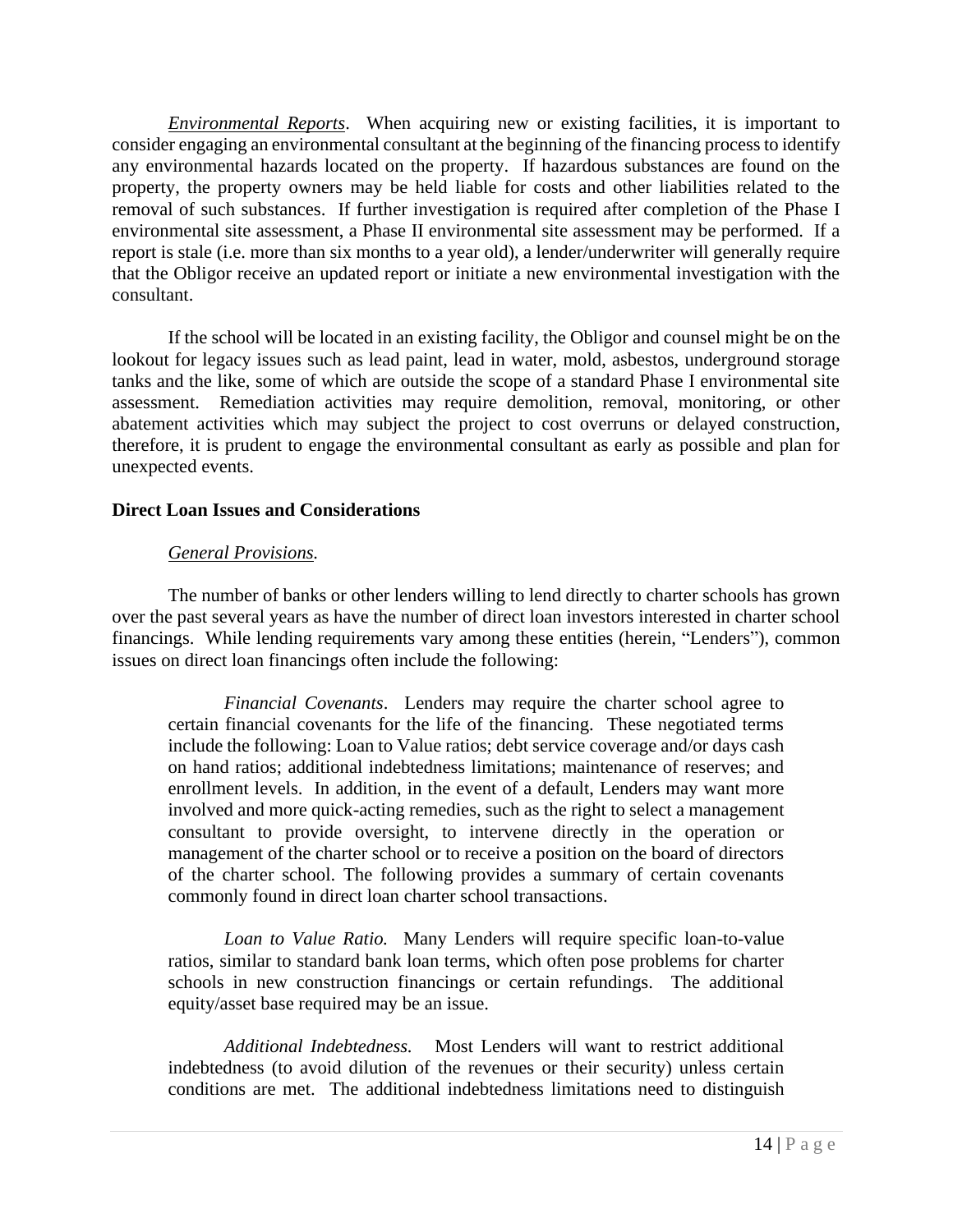between long-term debt (for additional facilities or improvements) and short-term debt (for day-to-day operations or liquidity). Additional indebtedness requirements may include debt service coverage or days cash on hand ratios, revenue sufficiency or feasibility analysis. Projected financials may also be required. Additional indebtedness tests need to be crafted to be workable for both the Lender and the charter school (so as not to restrict operations).

*Debt Service Coverage Ratio; Days' Cash on Hand.* Lenders may expect financial covenants regarding the revenues of the charter school. Such ratios often look to debt service coverage and/or days cash on hand ratios, often calculated by a third party. The primary purpose of a debt service coverage ratio is to demonstrate an Obligor's revenues available to pay debt service on outstanding debt or proposed debt. The primary purpose of a days' cash on hand covenant is to demonstrate how many days of cash the Obligor has available to operate its business (i.e. the charter school). The charter school needs to be engaged in negotiating these covenants and understand how the tests are defined and measured (including how often) to avoid a default. It will also be important to describe how a violation of each financial covenant will be treated in relation to the applicable default provisions: for example, whether a consultant can be brought in before a default is declared.

*Funds and Accounts*. The financing documents will generally provide for the creation of various funds and accounts and for the flow of funds based on the receipt of revenues by the charter school. Such funds may include various sources of revenues (e.g. federal, State, authorizer and lease revenues), which may or may not be pledged as security for the debt and is typically necessary for the continued operation of the charter school**.** As previously discussed, careful analysis should be given to how each fund should be treated under the federal tax regulations (for example, with respect to pledges and replacement proceeds, as described in "Tax Law Related Issues – Financial Covenants," above).

*Collateral and Security*. Lenders in a direct loan situation may also be asked to undertake a subordinate lien position, including to an outstanding bond issue. The collateral and security that the charter school can offer to a Lender varies by the laws of the applicable State and may not match the expectations of the Lender. Therefore, the legally and contractually available collateral and security available for a direct loan will need to be carefully evaluated prior to entering into a term sheet. Appraisals are often required.

*Continuing Disclosure Requirements*. Continuing Disclosure standards and requirements continue to evolve in both limited offerings and in direct placements. Generally, charter schools will be exempt from rules regarding "material event disclosure" described in the "Continuing Disclosure" section above, if: (A) the offerings are in authorized denominations of \$100,000 or more, and (B) such bonds (i) are sold to no more than 35 sophisticated investors purchasing for their own accounts, (ii) have a maturity of nine months or less, or (iii) at the option of the bond owner, will be repurchased from the bond owner at no less than par at least as frequently as every nine months. However, provisions in a term sheet may require Continuing Disclosure, even if not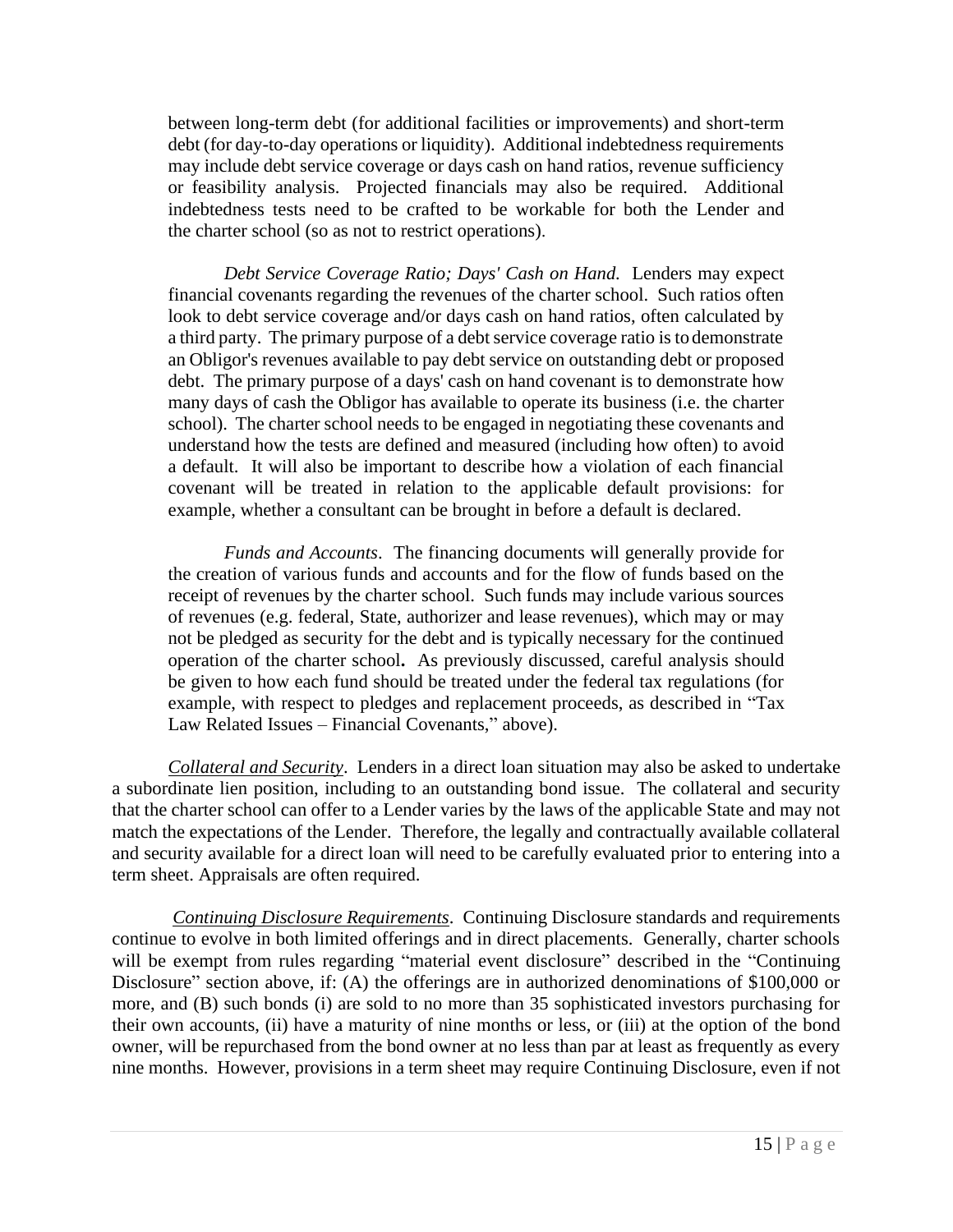required under SEC Rule 15c2-12. In some cases, such Continuing Disclosure may be made only to the Lender and not to the public.

## **Conclusion**

Charter school bond financings have continued to grow in popularity since first introduced in the 1980s. As of the date of this paper, it is expected that charter school bond financings will continue to occupy a significant portion of the K-12 bond finance space because charter schools continue to grow in both size and quantity, consequently requiring additional and expanded capital facilities. Municipal bonds have become a preferred method of financing such facilities. The purpose of this paper is to provide NABL members with a brief outline of some of the issues that most often arise, but it is not an exhaustive analysis of the many issues encountered in the financing of charter schools. Each charter school and charter school financing is somewhat unique from others in the category. Bond lawyers must note that charter schools are distinguishable from their private or traditional public school counterparts requiring a more comprehensive review of the applicable State Charter School Laws, as well as attention to federal tax law, federal securities law, credit enhancement opportunities, and property-related issues.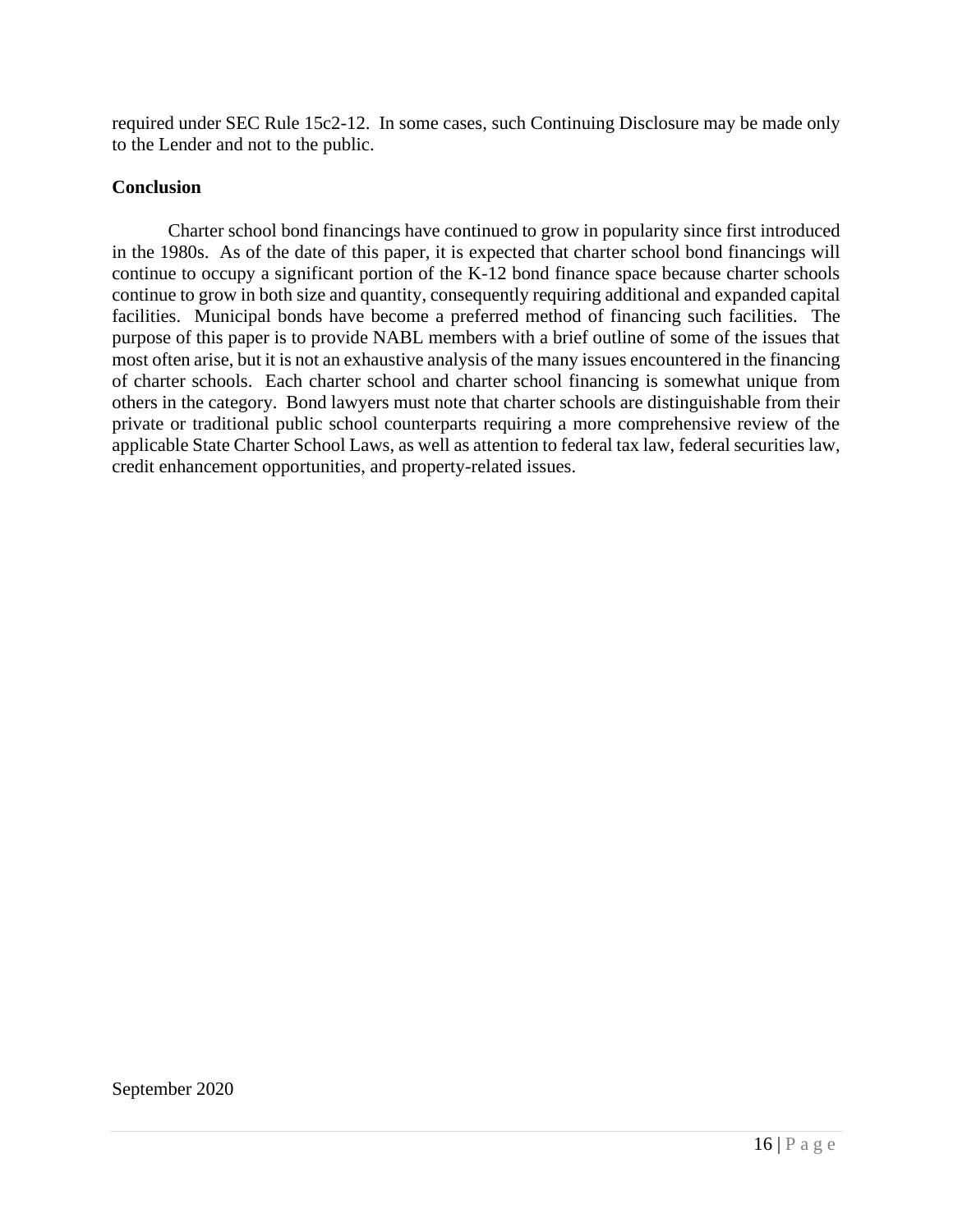# **APPENDIX**

# **NABL Subcommittee Members**

| <b>Hester Parrot</b>             | <b>Kareem J. Spratling</b>           | <b>Sara Davis Buss</b>               |
|----------------------------------|--------------------------------------|--------------------------------------|
| Co-Principal Drafter             | Co-Principal Drafter                 | <b>Eckert Seamans</b>                |
| <b>Ballard Spahr LLP</b>         | Bryant Miller Olive P.A.             | 600 Grant St. 44th Floor Pittsburgh, |
| 1225 17th Street                 | 201 N. Franklin Street               | PA 15219                             |
| Suite 2300                       | Suite 2700                           | Telephone: (412)-566-6857            |
| Denver, CO 80202-5596            | Tampa, FL 33604                      | Email:                               |
| Telephone: 303.299.7376          | Telephone: (813) 273-6677            | sdavisbuss@eckertseamans.com         |
| Email: ParrotH@ballardspahr.com  | Email: kspratling@bmolaw.com         |                                      |
|                                  |                                      |                                      |
| <b>Dane Fernandes</b>            | <b>David Fernandez</b>               | <b>Nathan Fronk</b>                  |
| Kutak Rock LLP                   | <b>Ballard Spahr LLP</b>             | Quarles & Brady LLP                  |
| 8601 North Scottsdale Road       | 1675 Broadway, 19th Floor            | 411 East Wisconsin Avenue, Suite     |
| Suite 300                        | New York, NY 10019-5820              | 2400                                 |
| Scottsdale, AZ 85253-2738        | Telephone: 646.346.8027              | Milwaukee, WI 53202-4426             |
| Telephone: (480)-429-4833        | Email: FernandezD@ballardspahr.com   | Telephone: 414-277-5258              |
| Email:                           |                                      | Email: nathan.fronk@quarles.com      |
| Dane.Fernandes@KutakRock.com     |                                      |                                      |
|                                  |                                      |                                      |
| <b>Holly Horsley</b>             | <b>Ben Kitto</b>                     | <b>Taylor Klavan</b>                 |
| <b>Ballard Spahr LLP</b>         | Ice Miller LLP                       | Squire Patton Boggs (US) LLP         |
| 210 Lake Drive East              | Arena District 250 West Street       | 6200 Chase Tower                     |
| Suite 200                        | Suite 700                            | 600 Travis Street                    |
| Cherry Hill, NJ 08002            | Columbus, OH 43215-7509              | Houston, TX 77002                    |
| Telephone: (856) 761-3472        | Telephone: (614)-462-1056            | Telephone: (713) 546-5848            |
| Email: horsleyh@ballardspahr.com | Email: ben.kitto@icemiller.com       | Email: taylor.klavan@squirepb.com    |
|                                  |                                      |                                      |
|                                  | <b>Janet Robertson</b>               | David M. Rothman                     |
| <b>Michael Melliere</b>          | Schulman, Lopez, Hoffer & Adelstein, | Email: davidrothman94@gmail.com      |
| Ice Miller LLP                   | <b>LLP</b>                           |                                      |
| Arena District 250 West Street   | 701 N. Post Oak Rd                   |                                      |
| Suite 700                        | Suite 300                            |                                      |
| Columbus, OH 43215-7509          | Houston, TX 77024                    |                                      |
| Telephone: (614)-462-2232        | Telephone: (346)-802-2133            |                                      |
| Email:                           | Email:                               |                                      |
| michael.melliere@icemiller.com   | jrobertson@slh-law.com               |                                      |
|                                  |                                      |                                      |
| Sarah C. Smith                   | <b>Michael Slania</b>                | <b>Shawn Willette</b>                |
| McCarter & English LLP           | Russo, Russo & Slania, P.C.          | Kutak Rock LLP                       |
| 265 Franklin St,                 | 6700 N Oracle Rd                     | 1801 California St,                  |
| Boston, MA 02110                 | #100                                 | Suite 3000                           |
| Telephone: (617) 449-6500        | Tucson, AZ 85704                     | Denver, CO 80202                     |
| Email: sasmith@mccarter.com      | Telephone: (520) 529-1515            | Telephone: (303)-297-2400            |
|                                  | Email: mikes@rrs-law.com             | Email:                               |
|                                  |                                      | Shawn.Willette@KutakRock.com         |